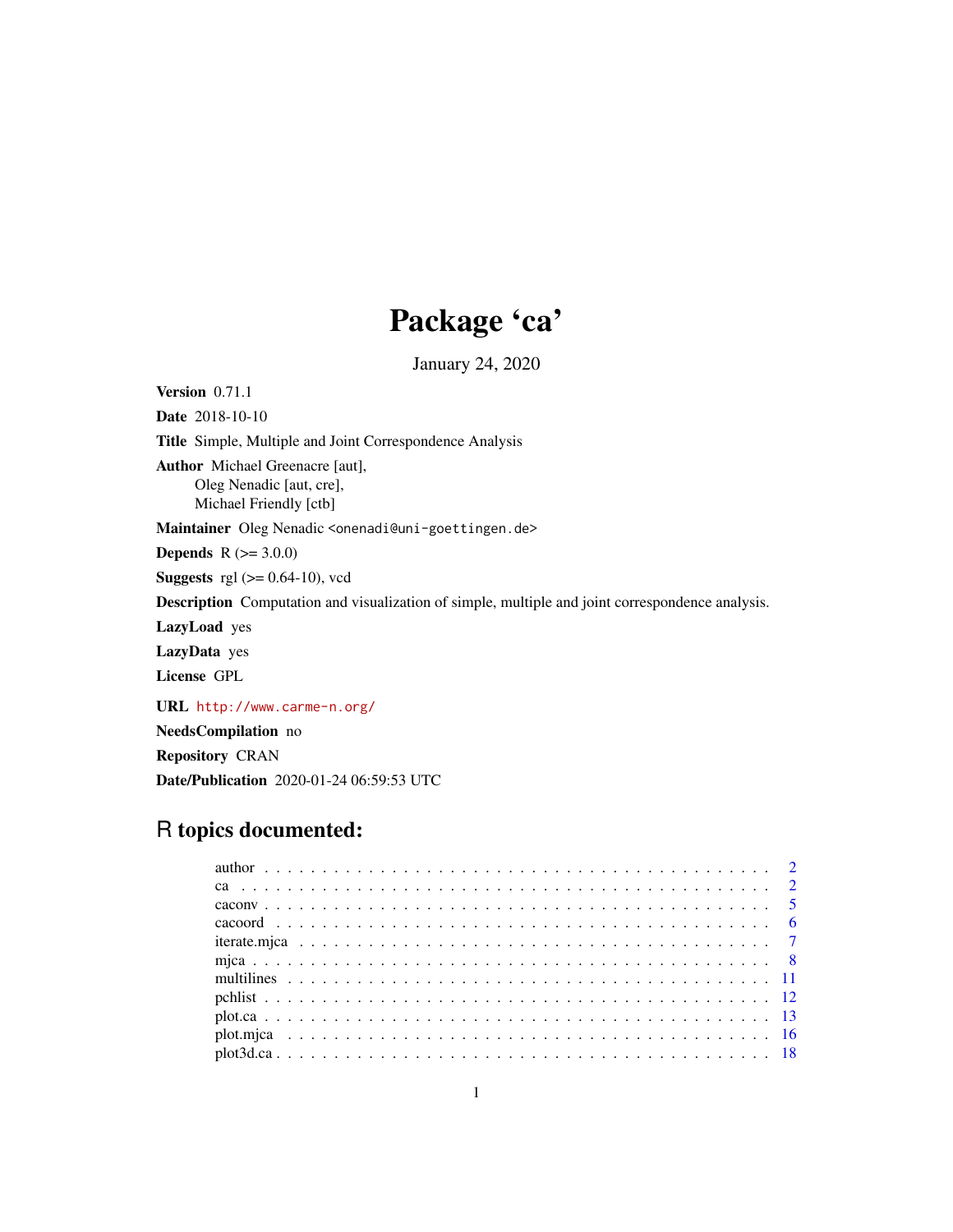<span id="page-1-0"></span>

| Index |  |
|-------|--|

author *Author dataset*

# Description

This data matrix contains the counts of the 26 letters of the alphabet (columns of matrix) for 12 different novels (rows of matrix). Each row contains letter counts in a sample of text from each work, excluding proper nouns.

# Usage

data("author")

# Format

Data frame containing the 12 x 26 matrix.

# Source

Larsen, W.A. and McGill, R., unpublished data collected in 1973.

<span id="page-1-1"></span>ca *Simple correspondence analysis*

# Description

Computation of simple correspondence analysis.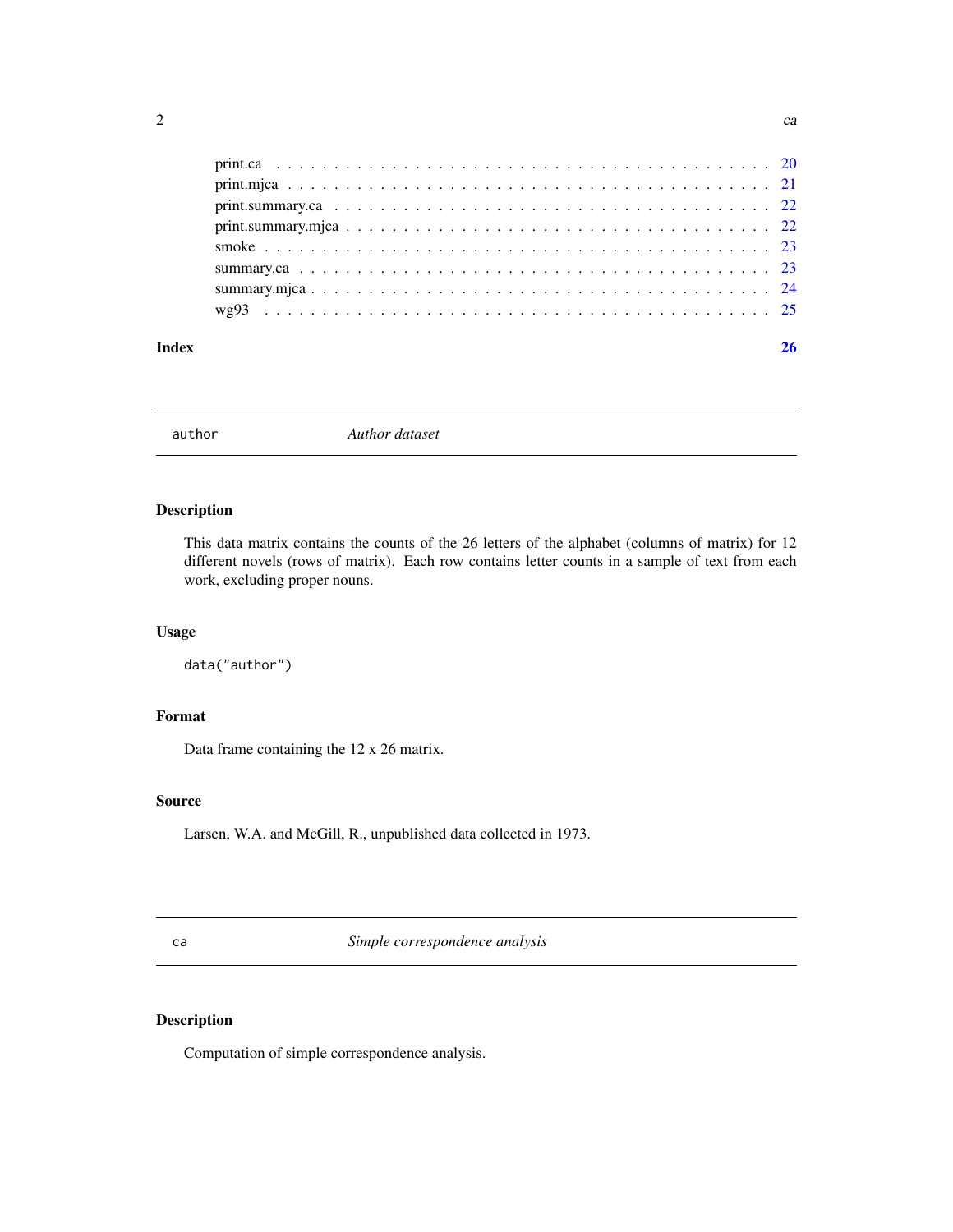# Usage

```
ca(obj, ...)
## S3 method for class 'matrix'
ca(obj, nd = NA, suprow = NA, supcol = NA,subsetrow = NA, subsetcol = NA, ...)
## S3 method for class 'data.frame'
ca(obj, \ldots)## S3 method for class 'table'
ca(obj, \ldots)## S3 method for class 'xtabs'
ca(obj, ...)
## S3 method for class 'formula'
ca(formula, data, ...)
```
# Arguments

| obj.formula | The function is generic, accepting various forms of the principal argument for<br>specifying a two-way frequency table. Currently accepted forms are matrices,<br>data frames (coerced to frequency tables), objects of class "xtabs" or "table"<br>and one-sided formulae of the form $\sim$ F1 + F2, where F1 and F2 are factors. |
|-------------|-------------------------------------------------------------------------------------------------------------------------------------------------------------------------------------------------------------------------------------------------------------------------------------------------------------------------------------|
| nd          | Number of dimensions to be included in the output; if NA the maximum possible<br>dimensions are included.                                                                                                                                                                                                                           |
| suprow      | Indices of supplementary rows.                                                                                                                                                                                                                                                                                                      |
| supcol      | Indices of supplementary columns.                                                                                                                                                                                                                                                                                                   |
| subsetrow   | Row indices of subset.                                                                                                                                                                                                                                                                                                              |
| subsetcol   | Column indices of subset.                                                                                                                                                                                                                                                                                                           |
| data        | A data frame against which to preferentially resolve variables in the formula                                                                                                                                                                                                                                                       |
| $\ddots$    | Other arguments passed to the ca. matrix method                                                                                                                                                                                                                                                                                     |
|             |                                                                                                                                                                                                                                                                                                                                     |

# Details

The function ca computes a simple correspondence analysis based on the singular value decomposition.

The options suprow and supcol allow supplementary (passive) rows and columns to be specified. Using the options subsetrow and/or subsetcol result in a subset CA being performed.

# Value

| SV | Singular values          |
|----|--------------------------|
| nd | Dimenson of the solution |

ca  $\sim$  3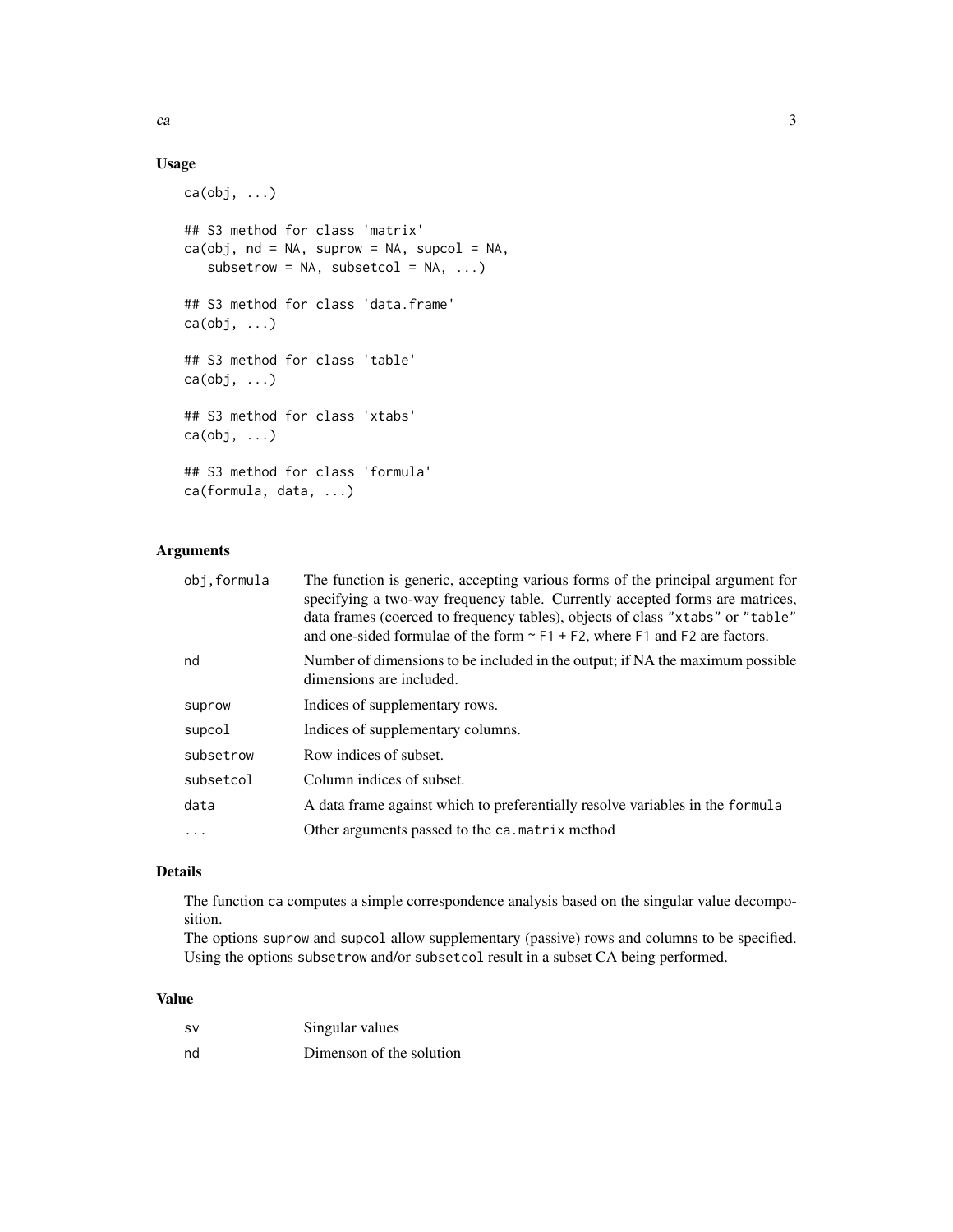<span id="page-3-0"></span>

| rownames   | Row names                               |
|------------|-----------------------------------------|
| rowmass    | Row masses                              |
| rowdist    | Row chi-square distances to centroid    |
| rowinertia | Row inertias                            |
| rowcoord   | Row standard coordinates                |
| rowsup     | Indices of row supplementary points     |
| colnames   | Column names                            |
| colmass    | Column masses                           |
| coldist    | Column chi-square distances to centroid |
| colinertia | Column inertias                         |
| colcoord   | Column standard coordinates             |
| colsup     | Indices of column supplementary points  |
| N          | The frequency table                     |

# References

Nenadic, O. and Greenacre, M. (2007). Correspondence analysis in R, with two- and three-dimensional graphics: The ca package. *Journal of Statistical Software*, 20 (3), [http://www.jstatsoft.org/](http://www.jstatsoft.org/v20/i03/) [v20/i03/](http://www.jstatsoft.org/v20/i03/)

Greenacre, M. (2007). *Correspondence Analysis in Practice*. Second Edition. London: Chapman & Hall / CRC. Blasius, J. and Greenacre, M. J. (1994), Computation of correspondence analysis, in *Correspondence Analysis in the Social Sciences*, pp. 53-75, London: Academic Press.

Greenacre, M.J. and Pardo, R. (2006), Subset correspondence analysis: visualizing relationships among a selected set of response categories from a questionnaire survey. *Sociological Methods and Research*, 35, pp. 193-218.

#### See Also

[svd](#page-0-0), [plot.ca](#page-12-1), [plot3d.ca](#page-17-1), [summary.ca](#page-22-1), [print.ca](#page-19-1)

#### Examples

```
data("author")
ca(author)
plot(ca(author))
# table method
haireye <- margin.table(HairEyeColor, 1:2)
haireye.ca <- ca(haireye)
haireye.ca
plot(haireye.ca)
# some plot options
plot(haireye.ca, lines=TRUE)
plot(haireye.ca, arrows=c(TRUE, FALSE))
```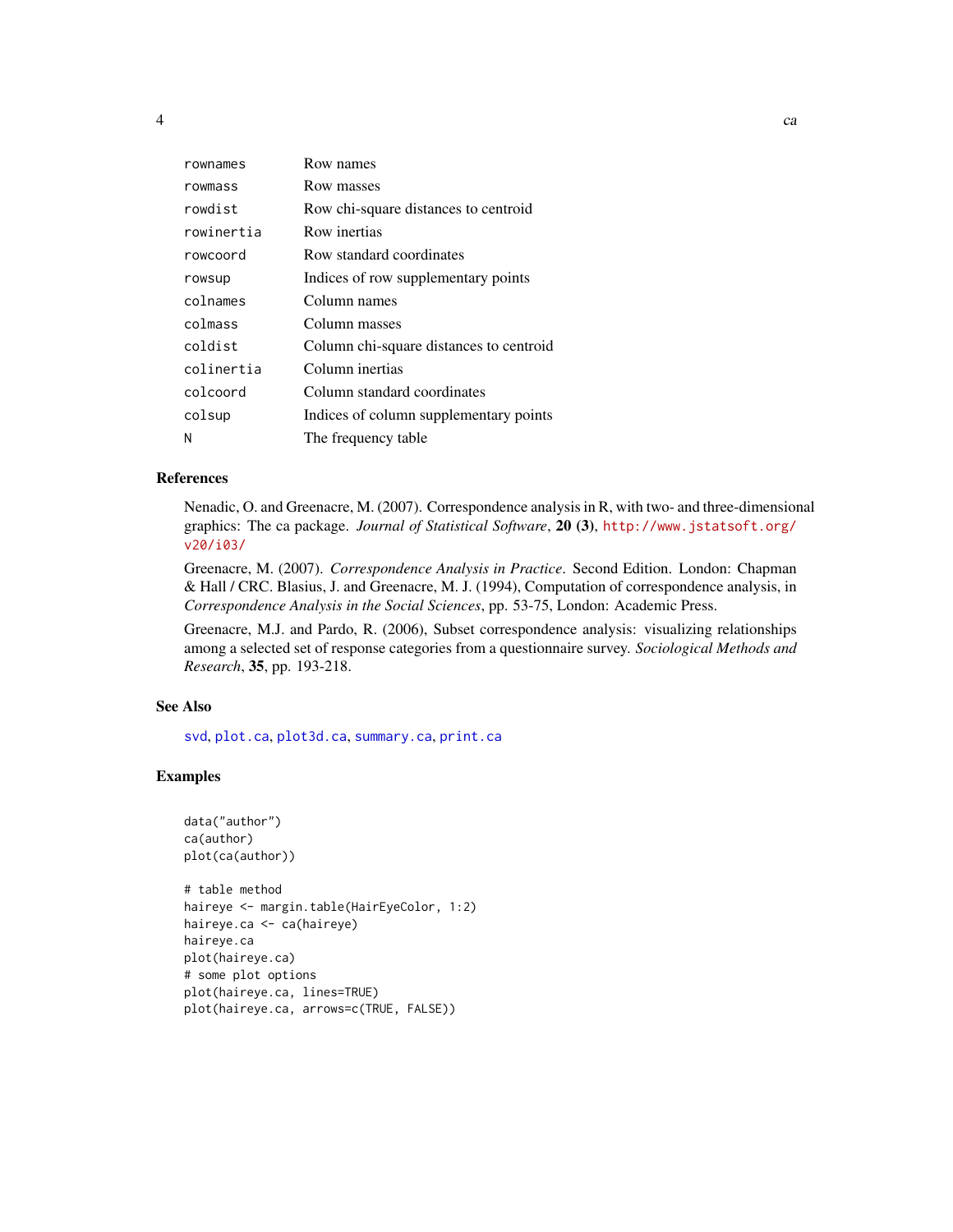<span id="page-4-0"></span>

Conversion from and to a number of different data types commonly used in CA and MCA (frequency tables, response pattern matrices, indicator matrices and Burt matrices).

#### Usage

```
caconv(x, from = c("freq", "rpm", "ind", "Burt"), to = <math>c("rpm", "ind", "Burt", "freq"),nlev = NA, vars = c(1,2), ...)
```
# Arguments

| $\mathsf{x}$ | A matrix (two-way frequency table, indicator matrix, or Burt matrix) or data<br>frame (response pattern matrix).                                             |
|--------------|--------------------------------------------------------------------------------------------------------------------------------------------------------------|
| from         | The type of input data in x: a frequency table ("freq"), or a response pattern<br>matrix ("rpm"), or an indicator matrix ("ind"), or a Burt matrix ("Burt"). |
| to           | The data type into which x should be converted.                                                                                                              |
| nlev         | A vector containing the number of levels for each categorical variable (for from = "ind"<br>or from="Burt"). If NA, nlev is computed from the data.          |
| vars         | A vector of length 2 specifying the index of the variables to use for converting<br>to "freq" (i.e. to a regular two-way frequency table).                   |
| $\ddotsc$    | Further arguments (ignored).                                                                                                                                 |
|              |                                                                                                                                                              |

# Details

The function caconv converts between data types in CA and MCA. Note that a conversion from from="Burt" to to="ind" or to="rpm" is not supported.

# Value

A matrix or data frame containing the converted data (with the type specified in to).

# See Also

[ca](#page-1-1),[mjca](#page-7-1)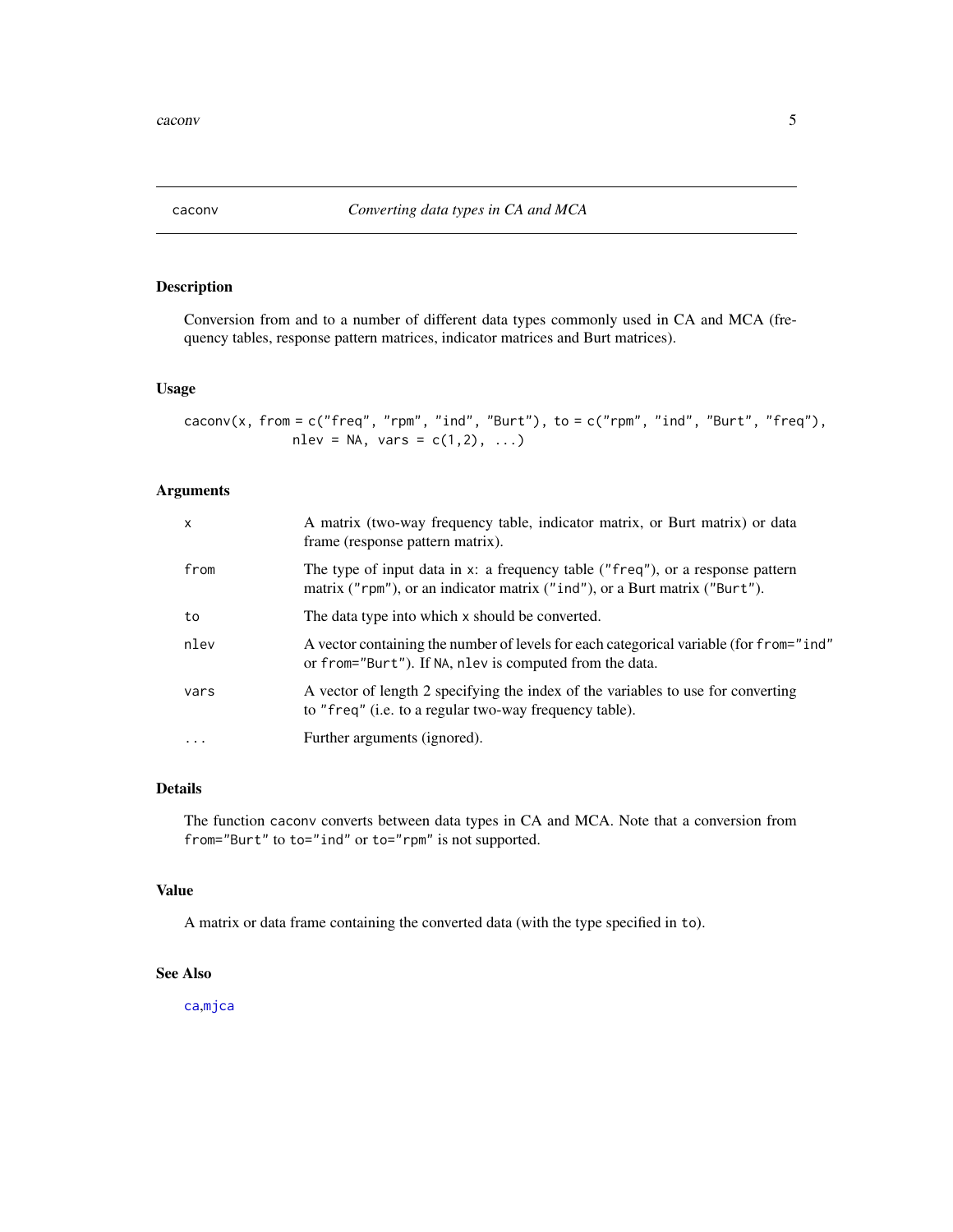<span id="page-5-0"></span>Extracting standard and principal coordinates as well as various row and column scaling configurations for visual display from ca and mjca objects.

#### Usage

```
cacoord(obj,
               type = c("standard", "principal",
                       "symmetric", "rowprincipal", "colprincipal", "symbiplot",
                        "rowgab", "colgab", "rowgreen", "colgreen"),
               dim = NA,
               rows = NA,cols = NA,
               ...)
```
#### Arguments

| obj        | A ca or mjca object returned by ca or mjca.                                                                                                                                                                                                                                          |
|------------|--------------------------------------------------------------------------------------------------------------------------------------------------------------------------------------------------------------------------------------------------------------------------------------|
| type       | The type of coordinates to extract ("standard" or "principal"). The remain-<br>ing options ("symmetric", , "colgreen") return the corresponding row/column<br>coordinate configuration for the map scaling options described in plot. ca where<br>the corresponding argument is map. |
| dim        | The dimensions to return. If NA, all available dimensions are returned.                                                                                                                                                                                                              |
| rows       | Logical indicating whether to return the row coordinates (see below for details).                                                                                                                                                                                                    |
| cols       | Logical indicating whether to return the column coordinates (see below for de-<br>tails).                                                                                                                                                                                            |
| $\ddots$ . | Further arguments (ignored).                                                                                                                                                                                                                                                         |

# Details

The function cacoord returns the standard or principal coordinates of a CA or MCA solution. Additionally, row and column scaling configurations for plotting methods can be computed (see [plot.ca](#page-12-1) for details).

Note that by default row and column coordinates are computed (i.e. for (rows=NA&cols=NA)|(rows=TRUE&cols=TRUE)). Using rows=TRUE (and cols=NA or cols=FALSE) returns a matrix with the row coordinates, and for cols=TRUE (and cols=NA or cols=FALSE) a matrix with the column coordinates is returned.

#### Value

A list with the slots rows (row coordinates) and columns (column coordinates). When computing only row or only column coordinates, a matrix (with the corresponding row or column coordinates) is returned.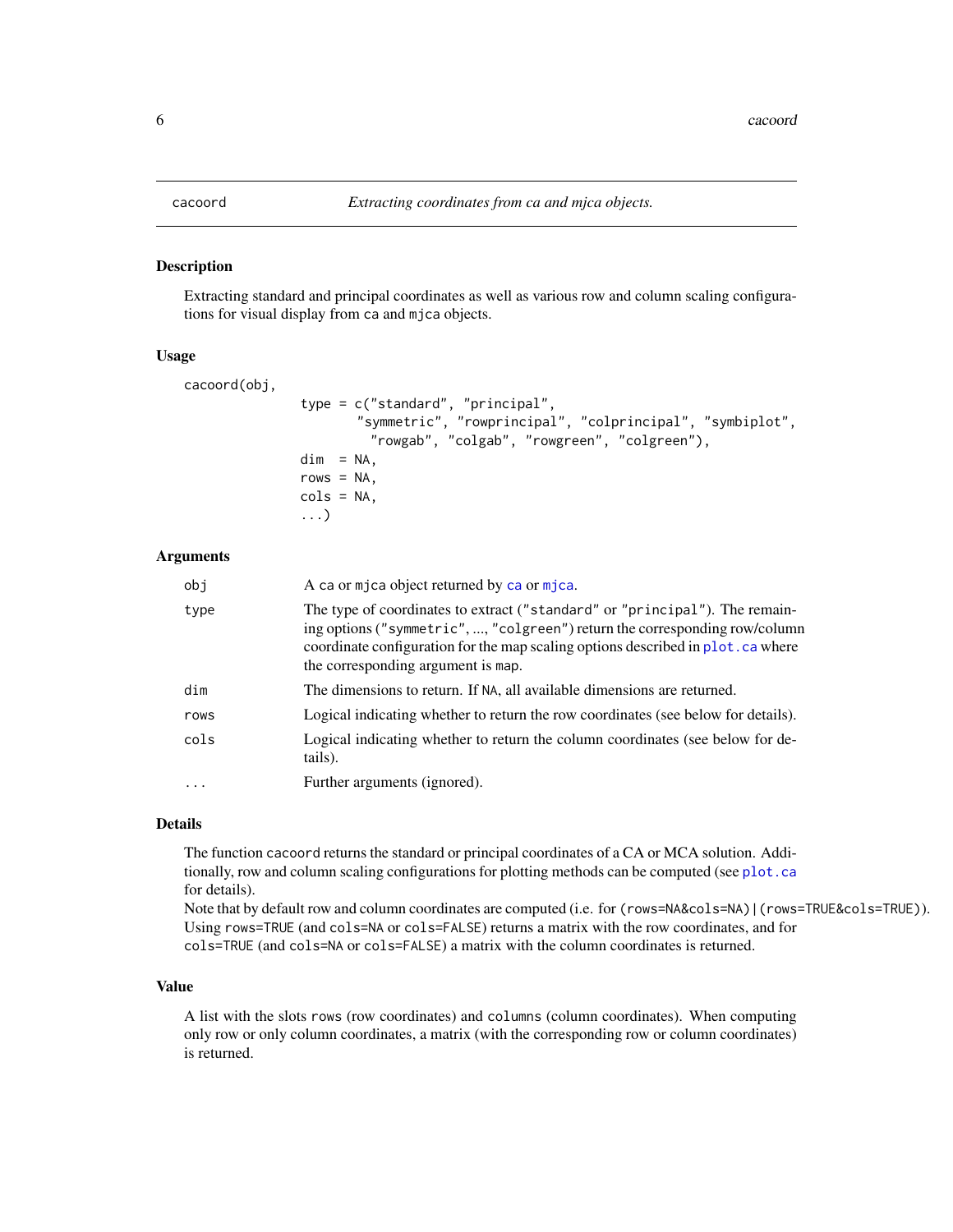# <span id="page-6-0"></span>iterate.mjca 7

# See Also

[ca](#page-1-1),[mjca](#page-7-1),[plot.ca](#page-12-1),[plot.mjca](#page-15-1)

iterate.mjca *Updating a Burt matrix in Joint Correspondence Analysis*

# Description

Updating a Burt matrix in Joint Correspondence Analysis based on iteratively weighted least squares.

# Usage

iterate.mjca(B, lev.n, nd = 2, maxit = 50, epsilon =  $0.0001$ )

# Arguments

| B       | A Burt matrix.                                                                                                                                                                                 |
|---------|------------------------------------------------------------------------------------------------------------------------------------------------------------------------------------------------|
| lev.n   | The number of levels for each factor from the original response pattern matrix.                                                                                                                |
| nd      | The required dimensionality of the solution.                                                                                                                                                   |
| maxit   | The maximum number of iterations.                                                                                                                                                              |
| epsilon | A convergence criterion for the maximum absolute difference of updated values<br>compared to the previous values. The iteration is completed when all differences<br>are smaller than epsilon. |

# Details

The function iterate.mjca computes the updated Burt matrix. This function is called from the function [mjca](#page-7-1) when the option lambda="JCA", i.e. when a Joint Correspondence Analysis is performed.

#### Value

| B.star | The updated Burt matrix                                            |
|--------|--------------------------------------------------------------------|
| crit   | Vector of length 2 containing the number of iterations and epsilon |

#### See Also

[mjca](#page-7-1)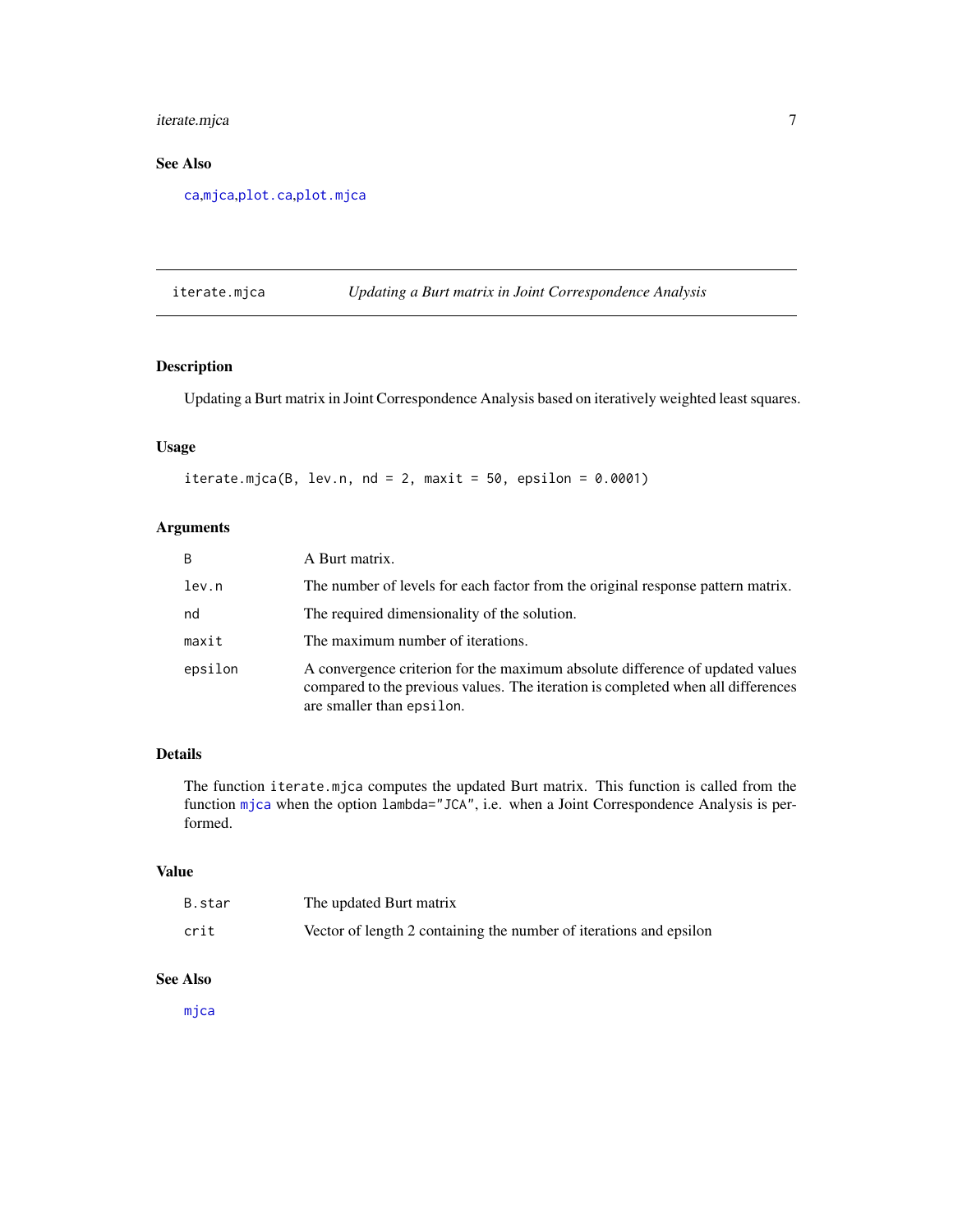Computation of multiple and joint correspondence analysis.

# Usage

```
mjca(obj, ...)
## S3 method for class 'data.frame'
mjca(obj, ...)
## S3 method for class 'table'
mjca(obj, ...)
## S3 method for class 'array'
mjca(obj, ...)
## Default S3 method:
mjca(obj, nd = 2, lambda = c("adjusted", "indicator", "Burt", "JCA"),
     supcol = NA, subsetcat = NA,
     ps = "::", maxit = 50, epsilon = 0.0001, reti = FALSE, ...)
```

| obj       | A response pattern matrix (data frame containing factors), or a frequency table<br>(a "table" object) or an integer array.                                                                                                                                                                  |
|-----------|---------------------------------------------------------------------------------------------------------------------------------------------------------------------------------------------------------------------------------------------------------------------------------------------|
| nd        | Number of dimensions to be included in the output; if NA the maximum possible<br>dimensions are included.                                                                                                                                                                                   |
| lambda    | Gives the scaling method. Possible values include "indicator", "Burt", "adjusted"<br>and "JCA". Using $l$ ambda = "JCA" results in a joint correspondence analysis<br>using iterative adjusment of the Burt matrix in the solution space. See Details<br>for descriptions of these options. |
| supcol    | Indices of supplementary columns.                                                                                                                                                                                                                                                           |
| subsetcat | Indices of subset categories (previously subsetcol).                                                                                                                                                                                                                                        |
| ps        | Separator used for combining variable and category names.                                                                                                                                                                                                                                   |
| maxit     | The maximum number of iterations (Joint Correspondence Analysis).                                                                                                                                                                                                                           |
| epsilon   | A convergence criterion (Joint Correspondence Analysis).                                                                                                                                                                                                                                    |
| reti      | Logical indicating whether the indicator matrix should be included in the output.                                                                                                                                                                                                           |
| $\ddotsc$ | Arguments passed to mjca.default                                                                                                                                                                                                                                                            |

<span id="page-7-1"></span><span id="page-7-0"></span>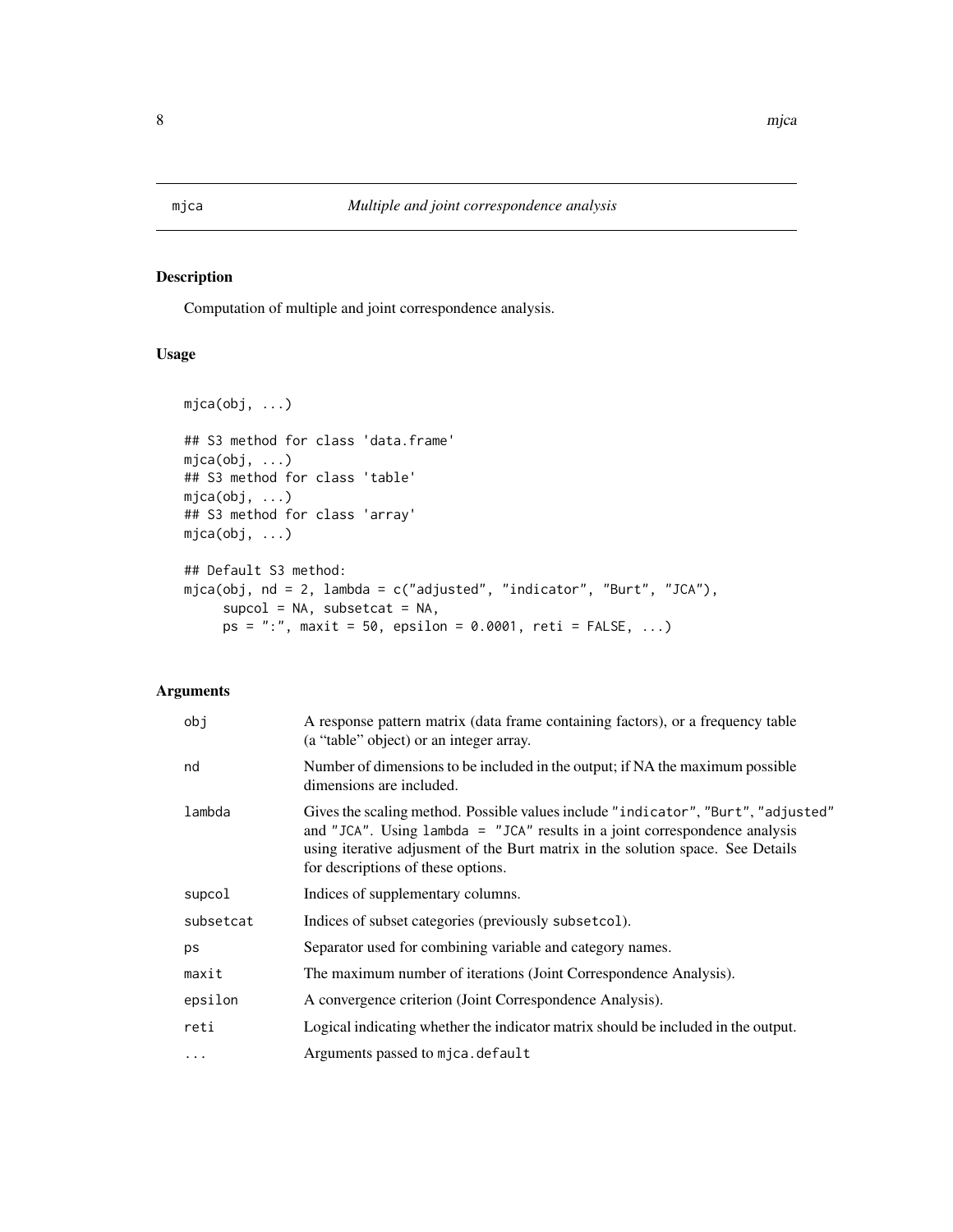#### mjca 9

# Details

The function mjca computes a multiple or joint correspondence analysis based on the eigenvalue decomposition of the Burt matrix. The lambda option selects the scaling variant desired for reporting inertias.

- lambda="indicator" gives multiple correspondence analysis based on the correspondence analysis of the indicator matrix, with corresponding inertias (eigenvalues).
- lambda="Burt" gives the version of multiple correspondence analysis based on the correspondence analysis of the Burt matrix, the inertias of which are the squares of those for the indicator option.
- lambda="adjusted" is the default option, giving improved percentages of inertia based on fitting the off-diagonal submatrices of the Burt matrix by rescaling the multiple correspondence analysis solution. All these first three options give the same standard coordinates of the categories.
- lambda="JCA" gives a joint correspondence analysis, which uses an iterative algorithm that optimally fits the off-diagonal submatrices of the Burt matrix. The JCA solution does not have strictly nested dimensions, so the percentage of inertia explained is given for the whole solution of chosen dimensionality, not for each dimension, but this percentage is optimal.

### Value

| <b>SV</b>  | Eigenvalues (lambda = "indicator") or singular values (lambda = "Burt",<br>"adjusted" or "JCA") |
|------------|-------------------------------------------------------------------------------------------------|
| lambda     | Scaling method                                                                                  |
| inertia.e  | Percentages of explained inertia                                                                |
| inertia.t  | Total inertia                                                                                   |
| inertia.et | Total percentage of explained inertia with the nd-dimensional solution                          |
| levelnames | Names of the factor/level combinations, joined using ps                                         |
| factors    | A matrix containing the names of the factors and the names of the factor levels                 |
| levels.n   | Number of levels in each factor                                                                 |
| nd         | User-specified dimensionality of the solution                                                   |
| nd.max     | Maximum possible dimensionality of the solution                                                 |
| rownames   | Row names                                                                                       |
| rowmass    | Row masses                                                                                      |
| rowdist    | Row chi-square distances to centroid                                                            |
| rowinertia | Row inertias                                                                                    |
| rowcoord   | Row standard coordinates                                                                        |
| rowpcoord  | Row principal coordinates                                                                       |
| rowctr     | Row contributions                                                                               |
| rowcor     | Row squared correlations                                                                        |
| colnames   | Column names                                                                                    |
| colmass    | Column masses                                                                                   |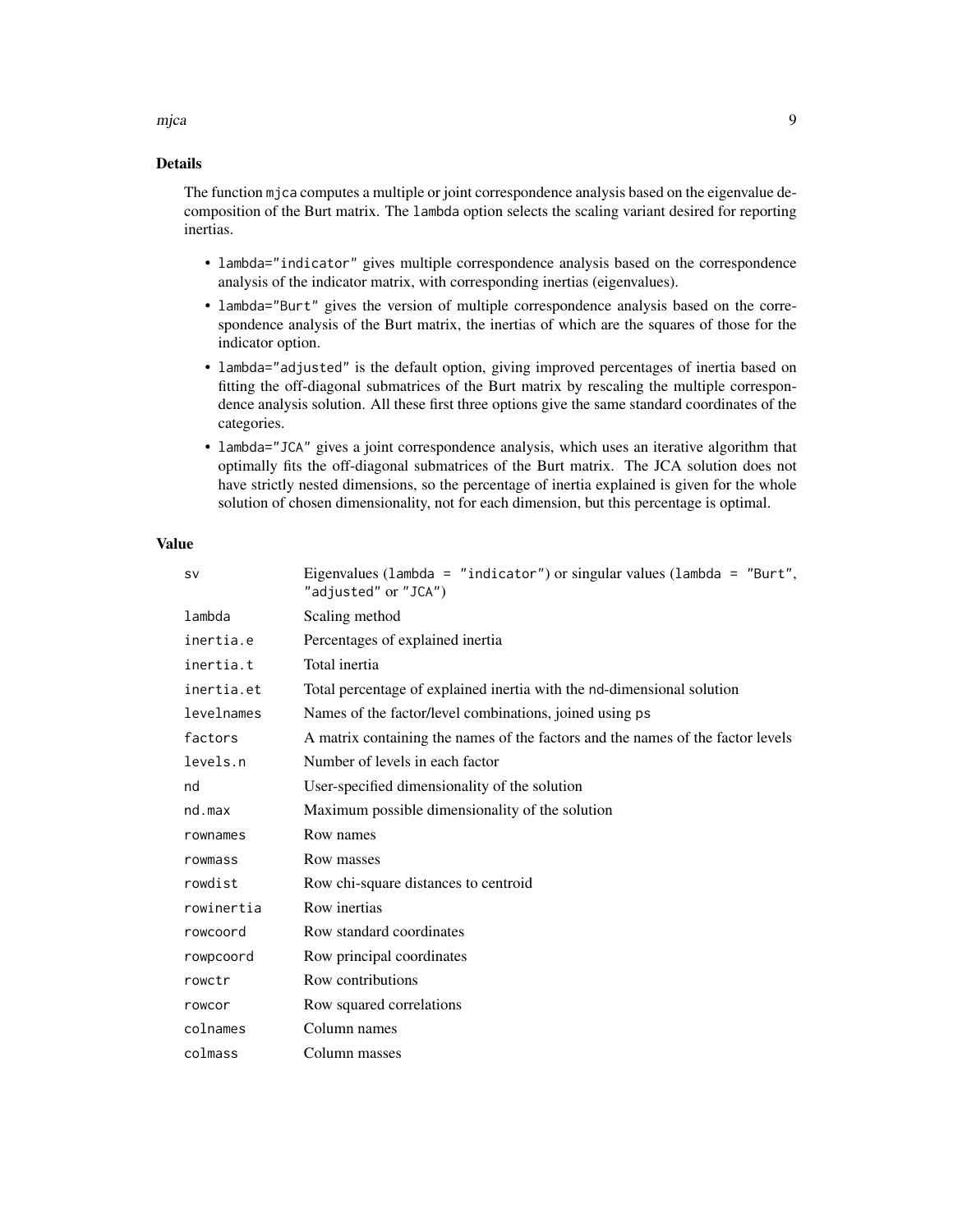<span id="page-9-0"></span>

| coldist    | Column chi-square distances to centroid                                                |
|------------|----------------------------------------------------------------------------------------|
| colinertia | Column inertias                                                                        |
| colcoord   | Column standard coordinates                                                            |
| colpcoord  | Column principal coordinates                                                           |
| colctr     | column contributions                                                                   |
| colcor     | Column squared correlations                                                            |
| colsup     | Indices of column supplementary points (of the Burt and Indicator matrix)              |
| subsetcol  | Indices of subset columns (subsetcat)                                                  |
| Burt       | Burt matrix                                                                            |
| Burt.upd   | The updated Burt matrix (JCA only)                                                     |
| subinertia | Inertias of sub-matrices                                                               |
| JCA.iter   | Vector of length two containing the number of iterations and the epsilon (JCA<br>only) |
| indmat     | Indicator matrix if reti was set to TRUE                                               |
| call       | Return of match.call                                                                   |
|            |                                                                                        |

# References

Nenadic, O. and Greenacre, M. (2007), Correspondence analysis in R, with two- and three-dimensional graphics: The ca package. *Journal of Statistical Software*, 20 (3), [http://www.jstatsoft.org/](http://www.jstatsoft.org/v20/i03/) [v20/i03/](http://www.jstatsoft.org/v20/i03/)

Nenadic, O. and Greenacre, M. (2007), Computation of Multiple Correspondence Analysis, with Code in R, in *Multiple Correspondence Analysis and Related Methods* (eds. M. Greenacre and J. Blasius), Boca Raton: Chapmann & Hall / CRC, pp. 523-551.

Greenacre, M.J. and Pardo, R. (2006), Subset correspondence analysis: visualizing relationships among a selected set of response categories from a questionnaire survey. *Sociological Methods and Research*, 35, pp. 193-218.

#### See Also

[eigen](#page-0-0), [plot.mjca](#page-15-1), [summary.mjca](#page-23-1), [print.mjca](#page-20-1)

# Examples

```
data("wg93")
mjca(wg93[,1:4])
```

```
# table input
data(UCBAdmissions)
mjca(UCBAdmissions)
## Not run: plot(mjca(UCBAdmissions))
```

```
### Different approaches to multiple correspondence analysis:
# Multiple correspondence analysis based on the indicator matrix:
## Not run: mjca(wg93[,1:4], lambda = "indicator")
```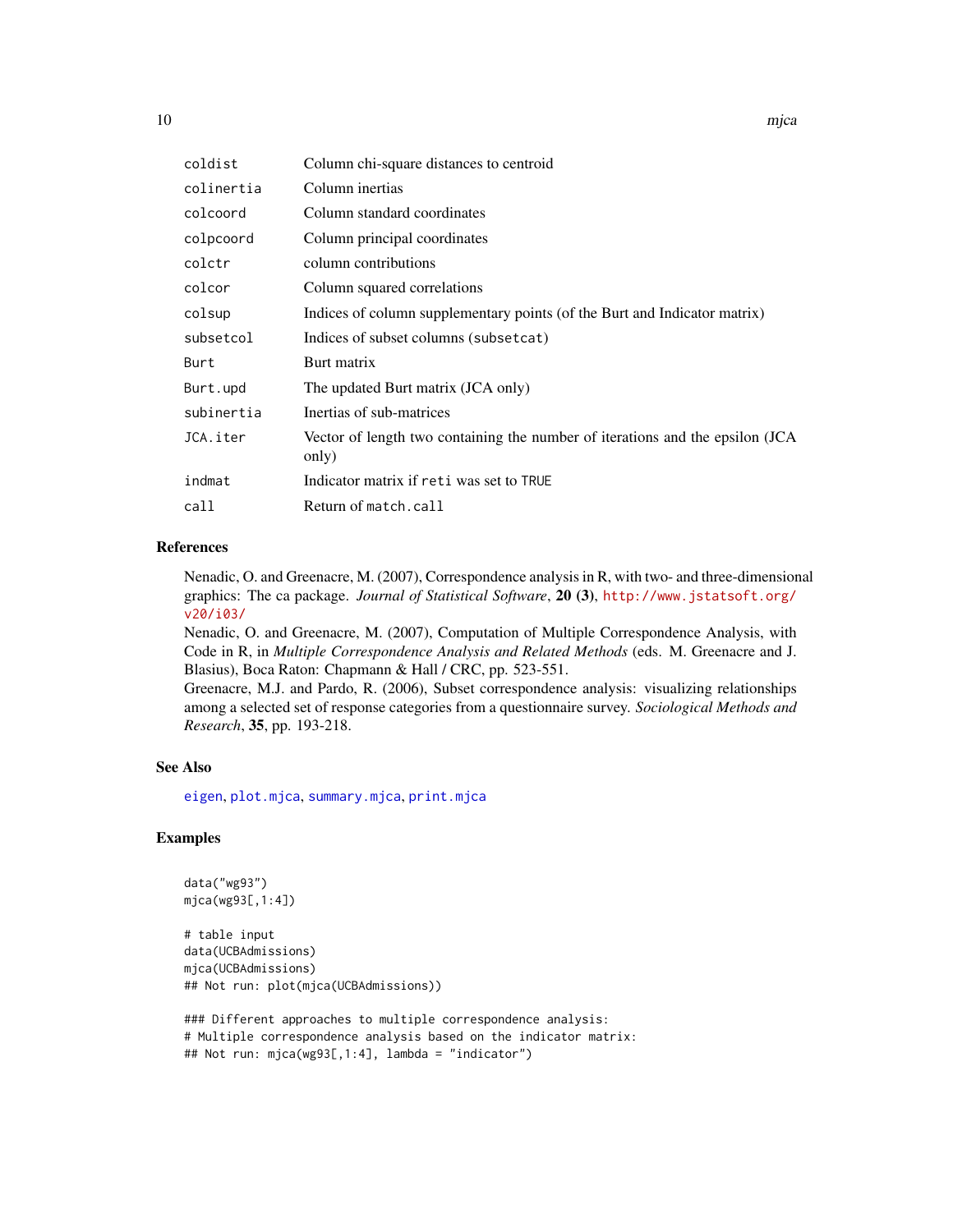```
# Multiple correspondence analysis based on the Burt matrix:
## Not run: mjca(wg93[,1:4], lambda = "Burt")
# "Adjusted" multiple correspondence analysis (default setting):
## Not run: mjca(wg93[,1:4], lambda = "adjusted")
# Joint correspondence analysis:
## Not run: mjca(wg93[,1:4], lambda = "JCA")
### Subset analysis and supplementary variables:
# Subset analysis:
## Not run: mjca(wg93[,1:4], subsetcat = (1:20)[-seq(3,18,5)])
# Supplementary variables:
## Not run: mjca(wg93, supcol = 5:7)
```
multilines *Draw lines for groups distinguished by a factor*

#### Description

This is a convenience function for drawing a set of lines distinguished by the levels of a factor. It can be used to make more attractive plots than available via [plot.mjca](#page-15-1).

#### Usage

multilines(XY, group=NULL, which=1:nf, sort=1, type='l', col=palette(), lwd=1, ...)

#### Arguments

| XY    | A two-column data frame or matrix                                                                                   |
|-------|---------------------------------------------------------------------------------------------------------------------|
| group | A factor; a separate line is drawn for each level included in which                                                 |
| which | An integer vector used to select the factors for which lines are drawn. By default,<br>all lines are drawn.         |
| sort  | Column of XY to sort upon before drawing the line for each group                                                    |
| type  | Line type: " $1$ " for line, " $b$ " for line and points                                                            |
| col   | A vector of colors to be used for the various lines, in the order of the levels in<br>group; recycled as necessary. |
| lwd   | A vector of line widths to be used for the various lines; recycled as necessary                                     |
| .     | Other graphic parameters passed to lines, e.g., lty                                                                 |

#### Value

none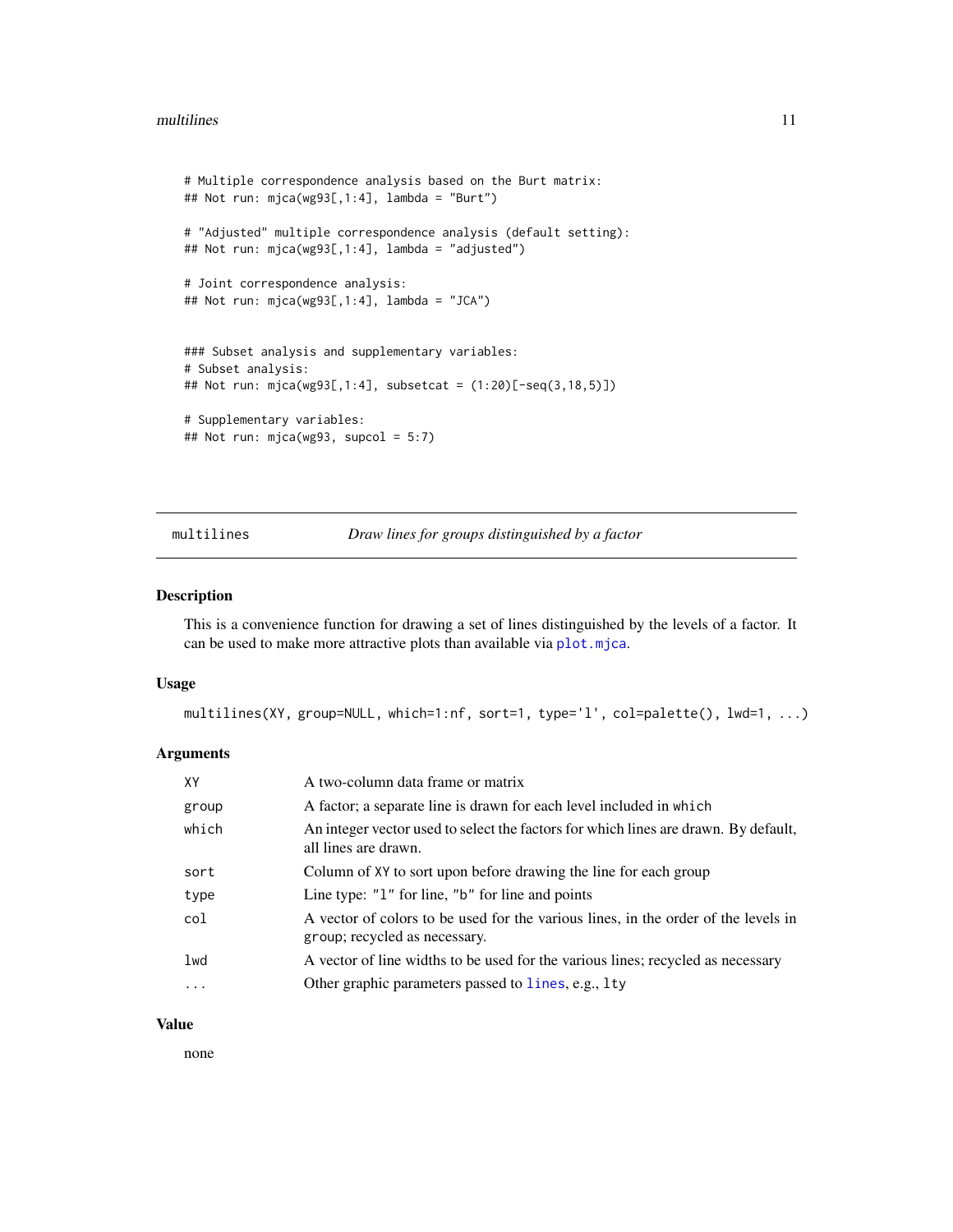<span id="page-11-0"></span>12 pchlist and the property of the set of the problem of the problem of the problem of the problem of the problem of the problem of the problem of the problem of the problem of the problem of the problem of the problem of

#### Author(s)

Michael Friendly

#### See Also

[lines](#page-0-0)

# Examples

```
if (require(vcd)) {
 data(PreSex, package="vcd")
 presex.mca <- mjca(PreSex)
 res <- plot(presex.mca, labels=0, pch='.', cex.lab=1.2)
 coords <- data.frame(res$cols, presex.mca$factors)
 nlev <- rle(as.character(coords$factor))$lengths
 fact <- unique(as.character(coords$factor))
 cols <- c("blue", "red", "brown", "black")
 1wd \leftarrow c(2, 2, 2, 4)plot(Dim2 ~ Dim1, type='n', data=coords)
 points(coords[,1:2], pch=rep(16:19, nlev), col=rep(cols, nlev), cex=1.2)
 text(coords[,1:2], labels=coords$level, col=rep(cols, nlev), pos=3, cex=1.2, xpd=TRUE)
 multilines(coords[, c("Dim1", "Dim2")], group=coords$factor, col=cols, lwd=lwd)
}
```
<span id="page-11-1"></span>pchlist *Listing the set of available symbols.*

# Description

A plot of the available symbols for use with the option pch.

#### Usage

pchlist()

# Details

This function generates a numbered list of the plotting symbols available for use in the functions [plot.ca](#page-12-1) and [plot3d.ca](#page-17-1).

#### See Also

[plot.ca](#page-12-1), [plot3d.ca](#page-17-1)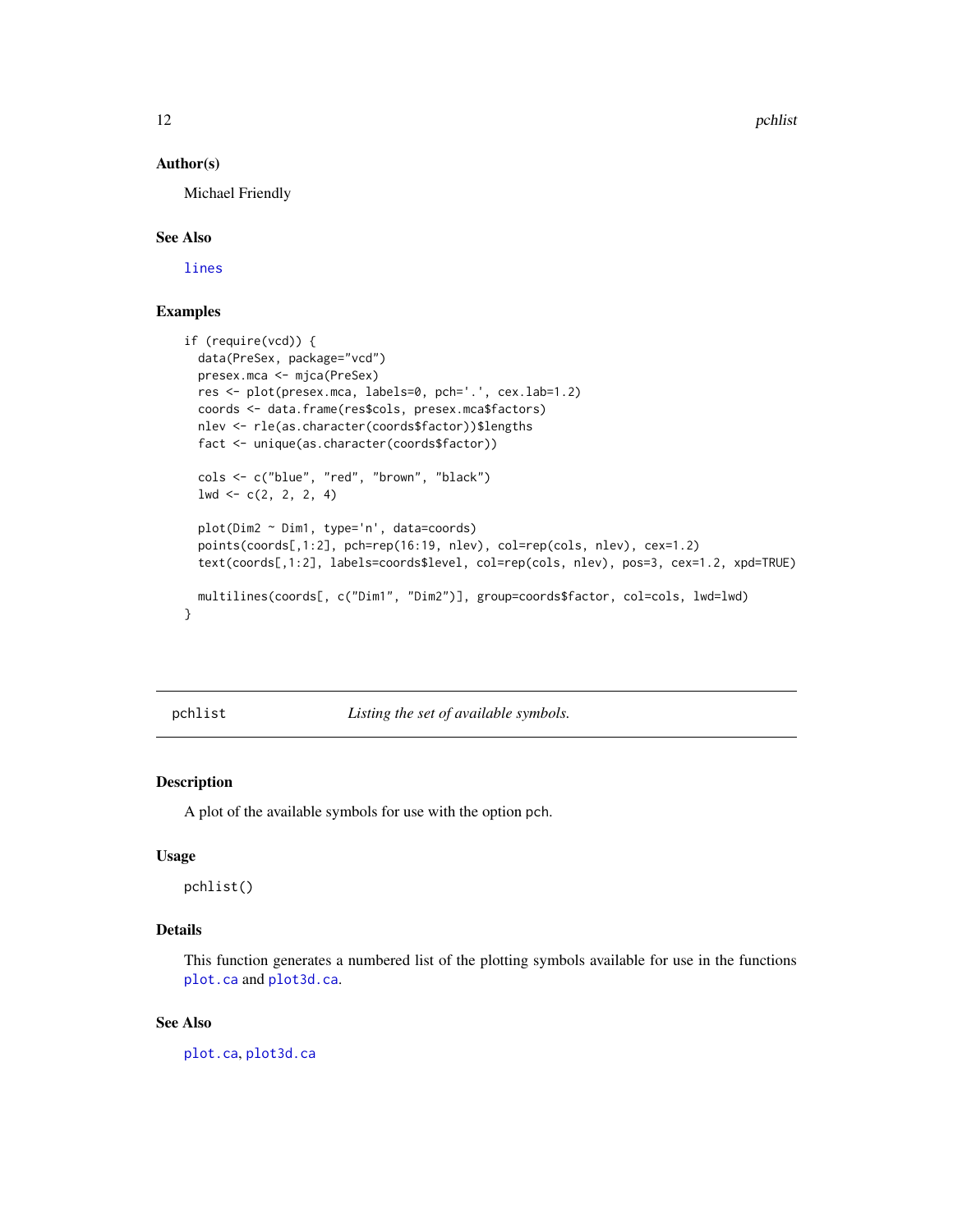#### <span id="page-12-0"></span>plot.ca and the state of the state of the state of the state of the state of the state of the state of the state of the state of the state of the state of the state of the state of the state of the state of the state of th

# Examples

pchlist()

# <span id="page-12-1"></span>plot.ca *Plotting 2D maps in correspondence analysis*

# Description

Graphical display of correspondence analysis results in two dimensions

# Usage

```
## S3 method for class 'ca'
plot(x, dim = c(1,2), map = "symmetric", what = c("all", "all"),mass = c(FALSE, FALSE), contrib = c("none", "none"),
              col = c("blue", "red"),pch = c(16, 21, 17, 24),
              labels = c(2, 2),
              arrows = c(FALSE, FALSE),lines = c(FALSE, FALSE),
              1wd=1,
              xlab = "_auto", ylab = "_auto",col.lab = c("blue", "red"), ...
```

| X    | Simple correspondence analysis object returned by ca                                                                                                                                                                                                                                                                                                                                                                                                       |
|------|------------------------------------------------------------------------------------------------------------------------------------------------------------------------------------------------------------------------------------------------------------------------------------------------------------------------------------------------------------------------------------------------------------------------------------------------------------|
| dim  | Numerical vector of length 2 indicating the dimensions to plot on horizontal<br>and vertical axes respectively; default is first dimension horizontal and second<br>dimension vertical.                                                                                                                                                                                                                                                                    |
| map  | Character string specifying the map type. Allowed options include<br>"symmetric" (default)<br>"rowprincipal"<br>"colprincipal"<br>"symbiplot"<br>"rowgab"<br>"colgab"<br>"rowgreen"<br>"colgreen"                                                                                                                                                                                                                                                          |
| what | Vector of two character strings specifying the contents of the plot. First entry<br>sets the rows and the second entry the columns. Allowed values are<br>"all" (all available points, default)<br>"active" (only active points are displayed)<br>"passive" (only supplementary points are displayed)<br>"none" (no points are displayed)<br>The status (active or supplementary) of rows and columns is set in ca using the<br>options suprow and supcol. |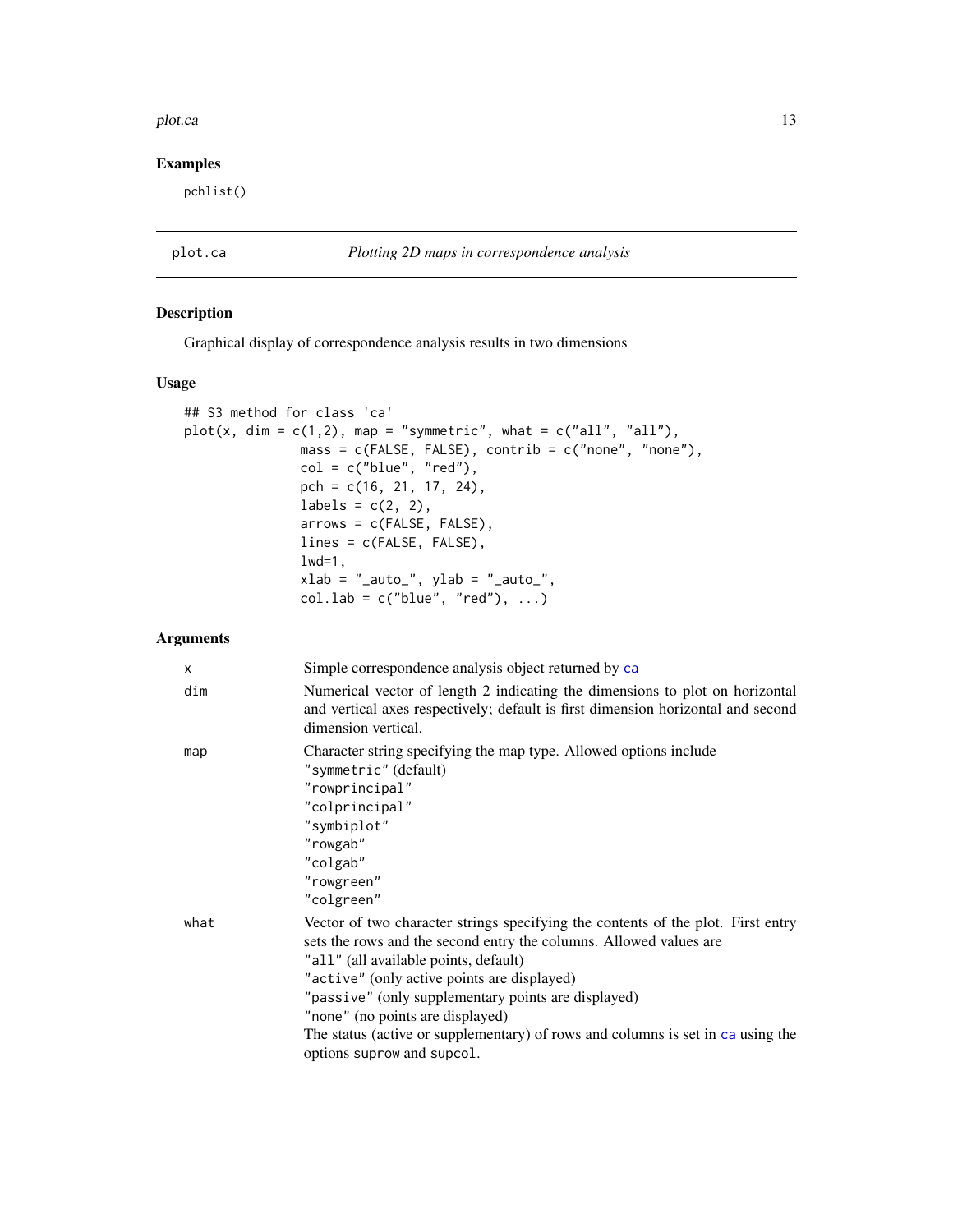<span id="page-13-0"></span>

| mass       | Vector of two logicals specifying if the mass should be represented by the area<br>of the point symbols (first entry for rows, second one for columns)                                                                                                                                                                                                                                                                                                                                                                                                                                                     |
|------------|------------------------------------------------------------------------------------------------------------------------------------------------------------------------------------------------------------------------------------------------------------------------------------------------------------------------------------------------------------------------------------------------------------------------------------------------------------------------------------------------------------------------------------------------------------------------------------------------------------|
| contrib    | Vector of two character strings specifying if contributions (relative or absolute)<br>should be represented by different colour intensities. Available options are<br>"none" (contributions are not indicated in the plot).<br>"absolute" (absolute contributions are indicated by colour intensities).<br>"relative" (relative contributions are indicated by colour intensities).<br>If set to "absolute" or "relative", points with zero contribution are displayed<br>in white. The higher the contribution of a point, the closer the corresponding<br>colour to the one specified by the col option. |
| col        | Vector of length 2 specifying the colours of row and column point symbols, by<br>default blue for rows and red for columns. Colours can be entered in hexadeci-<br>mal (e.g. "#FF0000"), rgb (e.g. $rgb(1, 0, 0))$ values or by R-name (e.g. "red").                                                                                                                                                                                                                                                                                                                                                       |
| pch        | Vector of length 4 giving the type of points to be used for row active and sup-<br>plementary, column active and supplementary points. See pchlist for a list of<br>symbols.                                                                                                                                                                                                                                                                                                                                                                                                                               |
| labels     | Vector of length two specifying if the plot should contain symbols only (0),<br>labels only (1) or both symbols and labels (2). Setting labels to 2 results in the<br>symbols being plotted at the coordinates and the labels with an offset.                                                                                                                                                                                                                                                                                                                                                              |
| arrows     | Vector of two logicals specifying if the plot should contain points (FALSE, de-<br>fault) or arrows (TRUE). First value sets the rows and the second value sets the<br>columns.                                                                                                                                                                                                                                                                                                                                                                                                                            |
| lines      | Vector of two logicals specifying if the plot should join the points with lines<br>(FALSE, default) or arrows (TRUE). First value sets the rows and the second value<br>sets the columns.                                                                                                                                                                                                                                                                                                                                                                                                                  |
| lwd        | Line width for arrows and lines                                                                                                                                                                                                                                                                                                                                                                                                                                                                                                                                                                            |
| xlab, ylab | Labels for horizontal and vertical axes. The default, "_auto_" means that the<br>function auto-generates a label of the form Dimension X (xx.xx %                                                                                                                                                                                                                                                                                                                                                                                                                                                          |
| col.lab    | Vector of length 2 specifying the colours of row and column point labels                                                                                                                                                                                                                                                                                                                                                                                                                                                                                                                                   |
| $\cdots$   | Further arguments passed to plot and points.                                                                                                                                                                                                                                                                                                                                                                                                                                                                                                                                                               |

#### Details

The function plot.ca makes a two-dimensional map of the object created by ca with respect to two selected dimensions. By default the scaling option of the map is "symmetric", that is the so-called *symmetric map*. In this map both the row and column points are scaled to have inertias (weighted variances) equal to the principal inertia (eigenvalue or squared singular value) along the principal axes, that is both rows and columns are in pricipal coordinates. Other options are as follows:

- -"rowprincipal" or "colprincipal" these are the so-called *asymmetric maps*, with either rows in principal coordinates and columns in standard coordinates, or vice versa (also known as row-metric-preserving or column-metric-preserving respectively). These maps are biplots;
- -"symbiplot" this scales both rows and columns to have variances equal to the singular values (square roots of eigenvalues), which gives a symmetric biplot but does not preserve row or column metrics;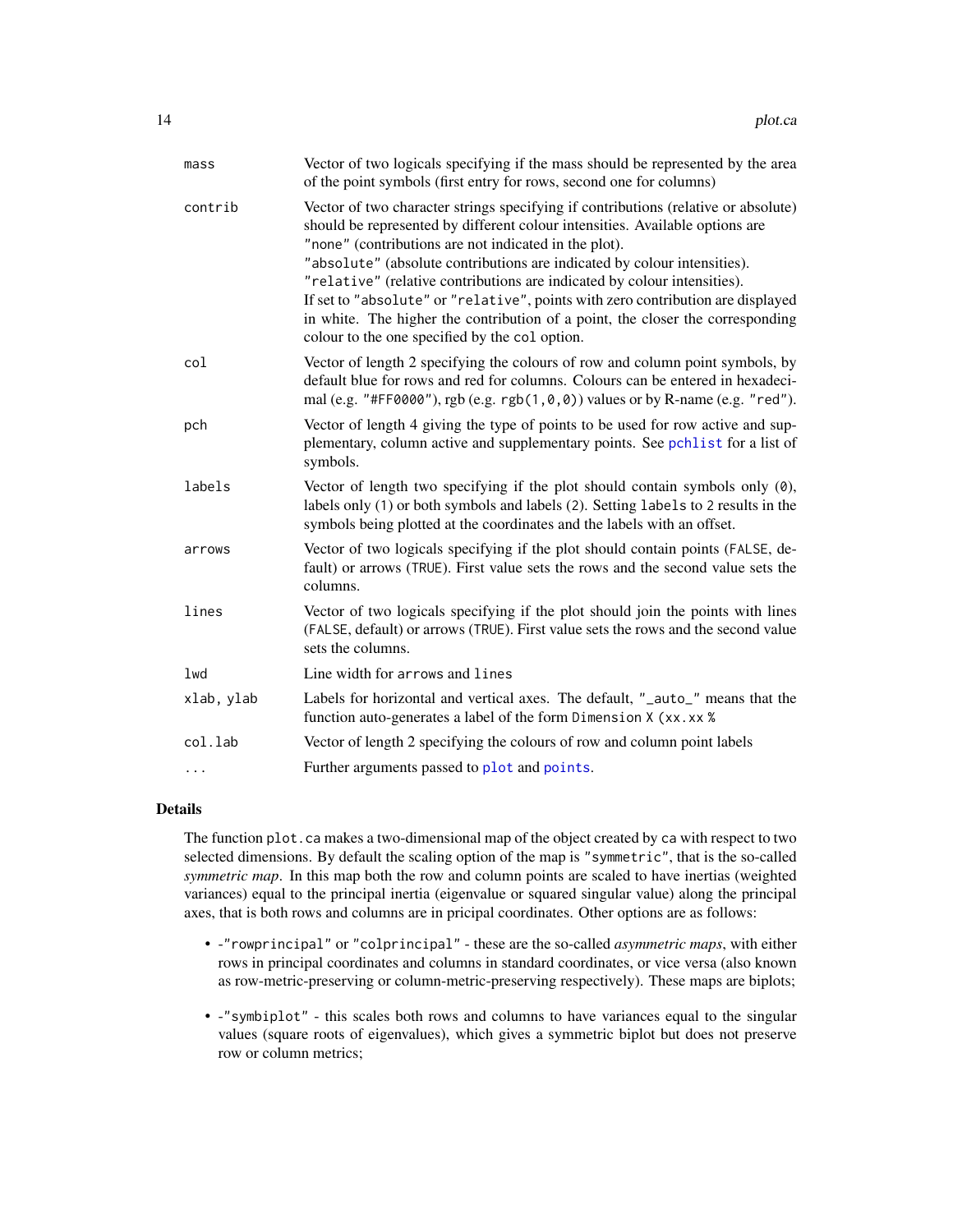#### <span id="page-14-0"></span>plot.ca and the state of the state of the state of the state of the state of the state of the state of the state of the state of the state of the state of the state of the state of the state of the state of the state of th

- -"rowgab" or "colgab" these are asymmetric maps (see above) with rows (respectively, columns) in principal coordinates and columns (respectively, rows) in standard coordinates multiplied by the mass of the corresponding point. These are also biplots and were proposed by Gabriel & Odoroff (1990);
- -"rowgreen" or "colgreen" these are similar to "rowgab" and "colgab" except that the points in standard coordinates are multiplied by the square root of the corresponding masses, giving reconstructions of the standardized residuals.

This function has options for sizing and shading the points. If the option mass is TRUE for a set of points, the size of the point symbol is proportional to the relative frequency (mass) of each point. If the option contrib is "absolute" or "relative" for a set of points, the colour intensity of the point symbol is proportional to the absolute contribution of the points to the planar display or, respectively, the quality of representation of the points in the display. To globally resize all the points (and text labels), use par("cex"=) before the plot.

#### Value

In addition to the side effect of producing the plot, the function invisibly returns the coordinates of the plotted points, a list of two components, with names rows and cols. These can be used to further annotate the plot using base R plotting functions.

#### References

Gabriel, K.R. and Odoroff, C. (1990). Biplots in biomedical research. *Statistics in Medicine*, 9, pp. 469-485.

Greenacre, M.J. (1993) *Correspondence Analysis in Practice*. London: Academic Press. Greenacre, M.J. (1993) Biplots in correspondence Analysis, *Journal of Applied Statistics*, 20, pp. 251 - 269.

#### See Also

[ca](#page-1-1), [summary.ca](#page-22-1), [print.ca](#page-19-1), [plot3d.ca](#page-17-1), [pchlist](#page-11-1)

#### Examples

```
data("smoke")
```

```
# A two-dimensional map with standard settings
plot(ca(smoke))
```

```
# Mass for rows and columns represented by the size of the point symbols
plot(ca(smoke), mass = c(TRUE, TRUE))
```

```
# Displaying the column profiles only with masses represented by size of point
# symbols and relative contributions by colour intensity.
# Since the arguments are recycled it is sufficient to give only one argument
# for mass and contrib.
data("author")
plot(ca(author), what = c("none", "all"), mass = TRUE, contrib = "relative")
```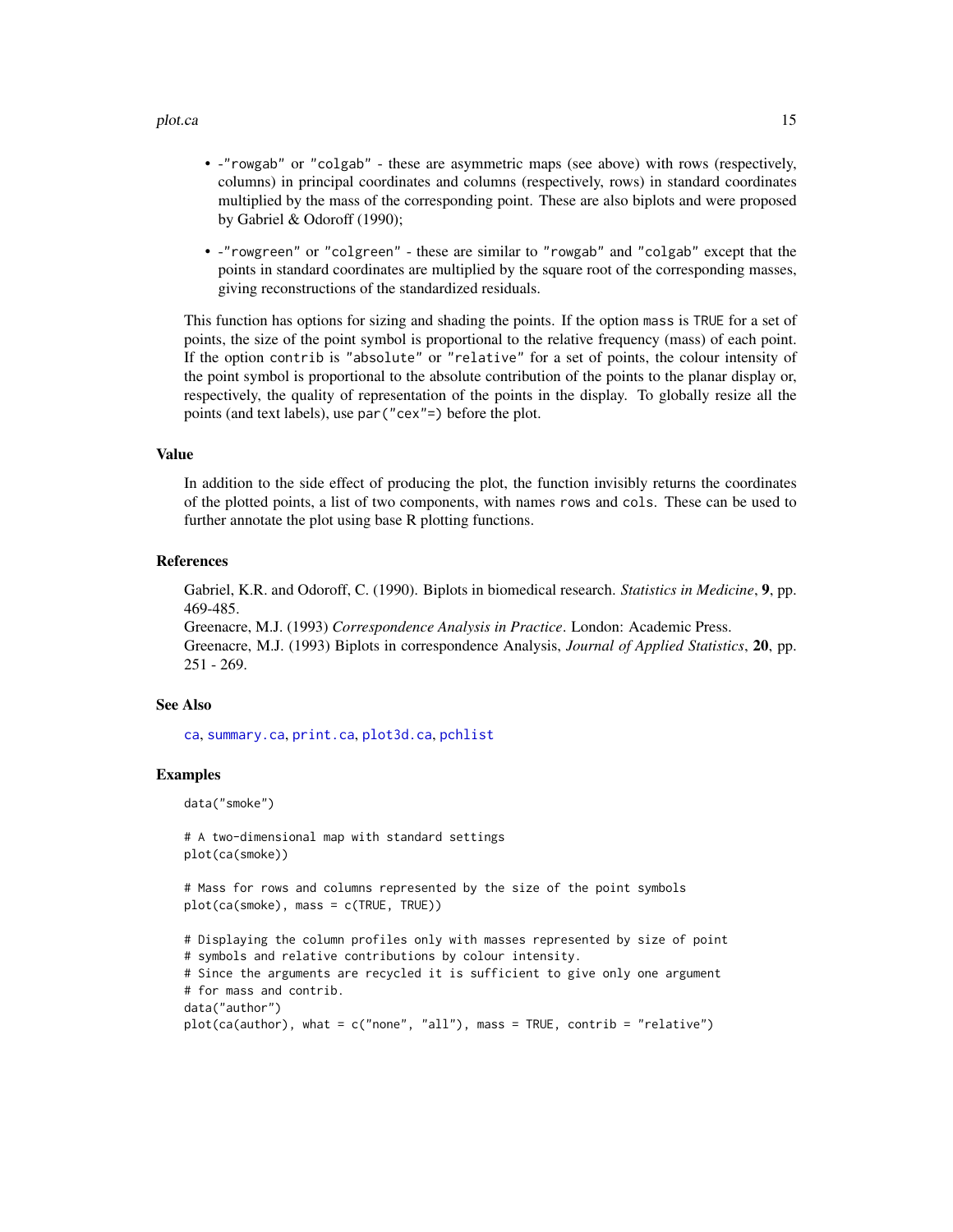<span id="page-15-1"></span><span id="page-15-0"></span>

Graphical display of multiple and joint correspondence analysis results in two dimensions

# Usage

```
## S3 method for class 'mjca'
plot(x, dim = c(1,2), map = "symmetric", centroids = FALSE,what = c("none", "all"), mass = c(FALSE, FALSE),control = c("none", "none"), col = c("#000000", "#FF0000"),pch = c(16, 1, 17, 24),
    labels = c(2, 2), collabels = c("both", "level", "factor"),arrows = c(FALSE, FALSE), xlab = "_auto", ylab = "_auto", ...)
```

| $\times$  | Multiple or joint correspondence analysis object returned by mjca                                                                                                                                                                                                                                                                                                                                                                         |
|-----------|-------------------------------------------------------------------------------------------------------------------------------------------------------------------------------------------------------------------------------------------------------------------------------------------------------------------------------------------------------------------------------------------------------------------------------------------|
| dim       | Numerical vector of length 2 indicating the dimensions to plot on horizontal<br>and vertical axes respectively; default is first dimension horizontal and second<br>dimension vertical.                                                                                                                                                                                                                                                   |
| map       | Character string specifying the map type. Allowed options include<br>"symmetric" (default)<br>"rowprincipal"<br>"colprincipal"<br>"symbiplot"<br>"rowgab"<br>"colgab"<br>"rowgreen"<br>"colgreen"                                                                                                                                                                                                                                         |
| centroids | Logical indicating if column centroids should be added to the plot                                                                                                                                                                                                                                                                                                                                                                        |
| what      | Vector of two character strings specifying the contents of the plot. First entry<br>sets the rows and the second entry the columns. Allowed values are<br>"all" (all available points, default)<br>"active" (only active points are displayed)<br>"passive" (only supplementary points are displayed)<br>"none" (no points are displayed)<br>The status (active or supplementary) of columns is set in $mjca$ using the option<br>supcol. |
| mass      | Vector of two logicals specifying if the mass should be represented by the area<br>of the point symbols (first entry for rows, second one for columns)                                                                                                                                                                                                                                                                                    |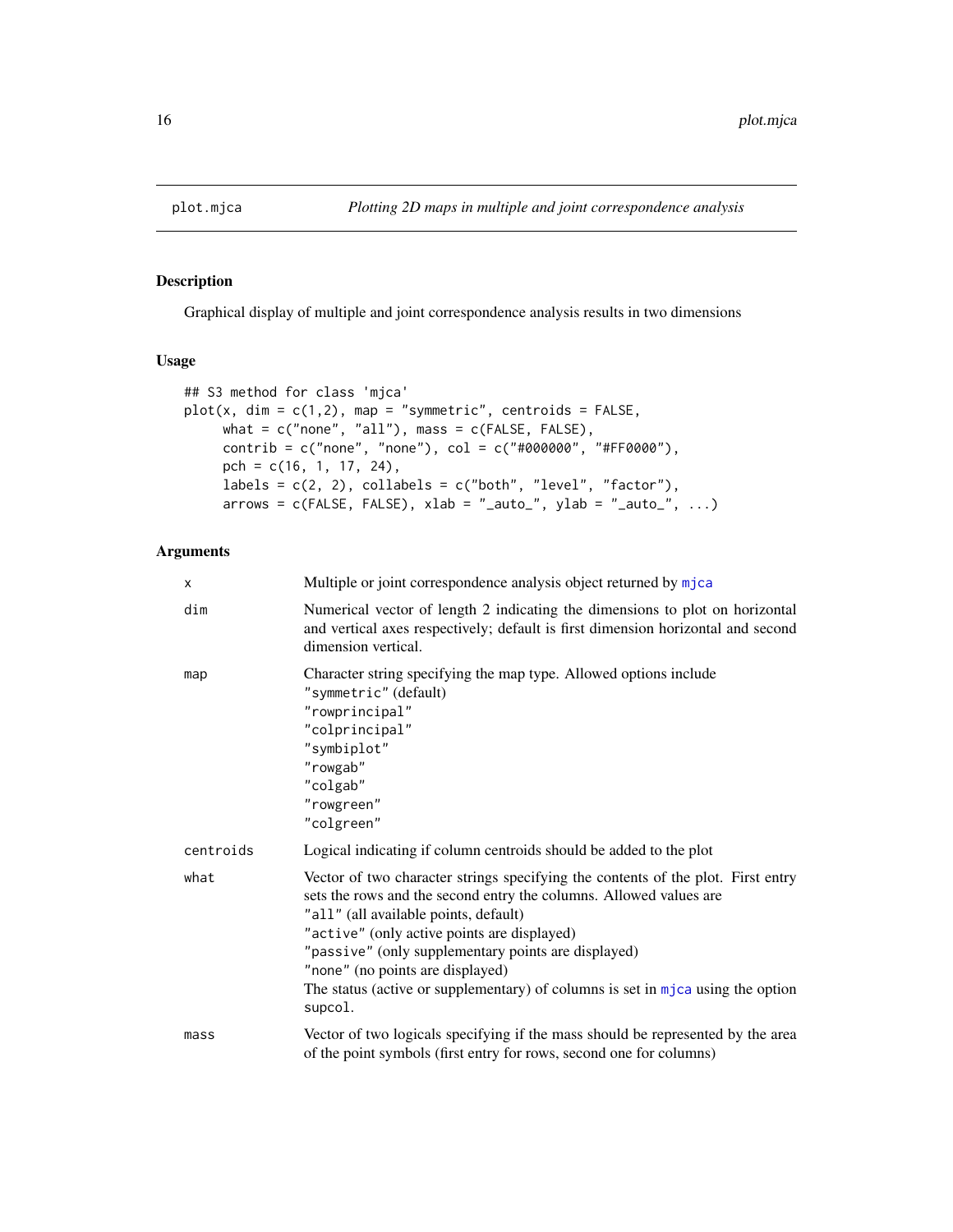#### <span id="page-16-0"></span>plot.mjca 17

| contrib    | Vector of two character strings specifying if contributions (relative or absolute)<br>should be represented by different colour intensities. Available options are<br>"none" (contributions are not indicated in the plot).<br>"absolute" (absolute contributions are indicated by colour intensities).<br>"relative" (relative contributions are indicated by colour intensities).<br>If set to "absolute" or "relative", points with zero contribution are displayed<br>in white. The higher the contribution of a point, the closer the corresponding<br>colour to the one specified by the col option. |
|------------|------------------------------------------------------------------------------------------------------------------------------------------------------------------------------------------------------------------------------------------------------------------------------------------------------------------------------------------------------------------------------------------------------------------------------------------------------------------------------------------------------------------------------------------------------------------------------------------------------------|
| col        | Vector of length 2 specifying the colours of row and column point symbols, by<br>default black for rows and red for columns. Colours can be entered in hexadeci-<br>mal (e.g. "#FF0000"), rgb (e.g. rgb(1,0,0)) values or by R-name (e.g. "red").                                                                                                                                                                                                                                                                                                                                                          |
| pch        | Vector of length 4 giving the type of points to be used for row active and sup-<br>plementary, column active and supplementary points. See pchlist for a list of<br>symbols.                                                                                                                                                                                                                                                                                                                                                                                                                               |
| labels     | Vector of length two specifying if the plot should contain symbols only (0),<br>labels only (1) or both symbols and labels (2). Setting labels to 2 results in the<br>symbols being plotted at the coordinates and the labels with an offset.                                                                                                                                                                                                                                                                                                                                                              |
| collabels  | Determines the format used for column labels, when the columns are labeled in<br>the plot.<br>"both" uses the factor names and level value, in the form "factor: level"<br>"level" uses the factor level value only<br>"factor" uses the factor name only                                                                                                                                                                                                                                                                                                                                                  |
| arrows     | Vector of two logicals specifying if the plot should contain points (FALSE, de-<br>fault) or arrows (TRUE). First value sets the rows and the second value sets the<br>columns.                                                                                                                                                                                                                                                                                                                                                                                                                            |
| xlab, ylab | Labels for horizontal and vertical axes. The default, "_auto_" means that the<br>function auto-generates a label of the form Dimension X (xx.xx %)                                                                                                                                                                                                                                                                                                                                                                                                                                                         |
| $\cdots$   | Further arguments passed to plot and points.                                                                                                                                                                                                                                                                                                                                                                                                                                                                                                                                                               |

# Details

The function plot.mjca makes a two-dimensional map of the object created by mjca with respect to two selected dimensions. By default the scaling option of the map is "symmetric", that is the so-called *symmetric map*. In this map both the row and column points are scaled to have inertias (weighted variances) equal to the principal inertia (eigenvalue) along the principal axes, that is both rows and columns are in pricipal coordinates. Other options are as follows:

- -"rowprincipal" or "colprincipal" these are the so-called *asymmetric maps*, with either rows in principal coordinates and columns in standard coordinates, or vice versa (also known as row-metric-preserving or column-metric-preserving respectively). These maps are biplots;
- -"symbiplot" this scales both rows and columns to have variances equal to the singular values (square roots of eigenvalues), which gives a symmetric biplot but does not preserve row or column metrics;
- -"rowgab" or "colgab" these are asymmetric maps (see above) with rows (respectively, columns) in principal coordinates and columns (respectively, rows) in standard coordinates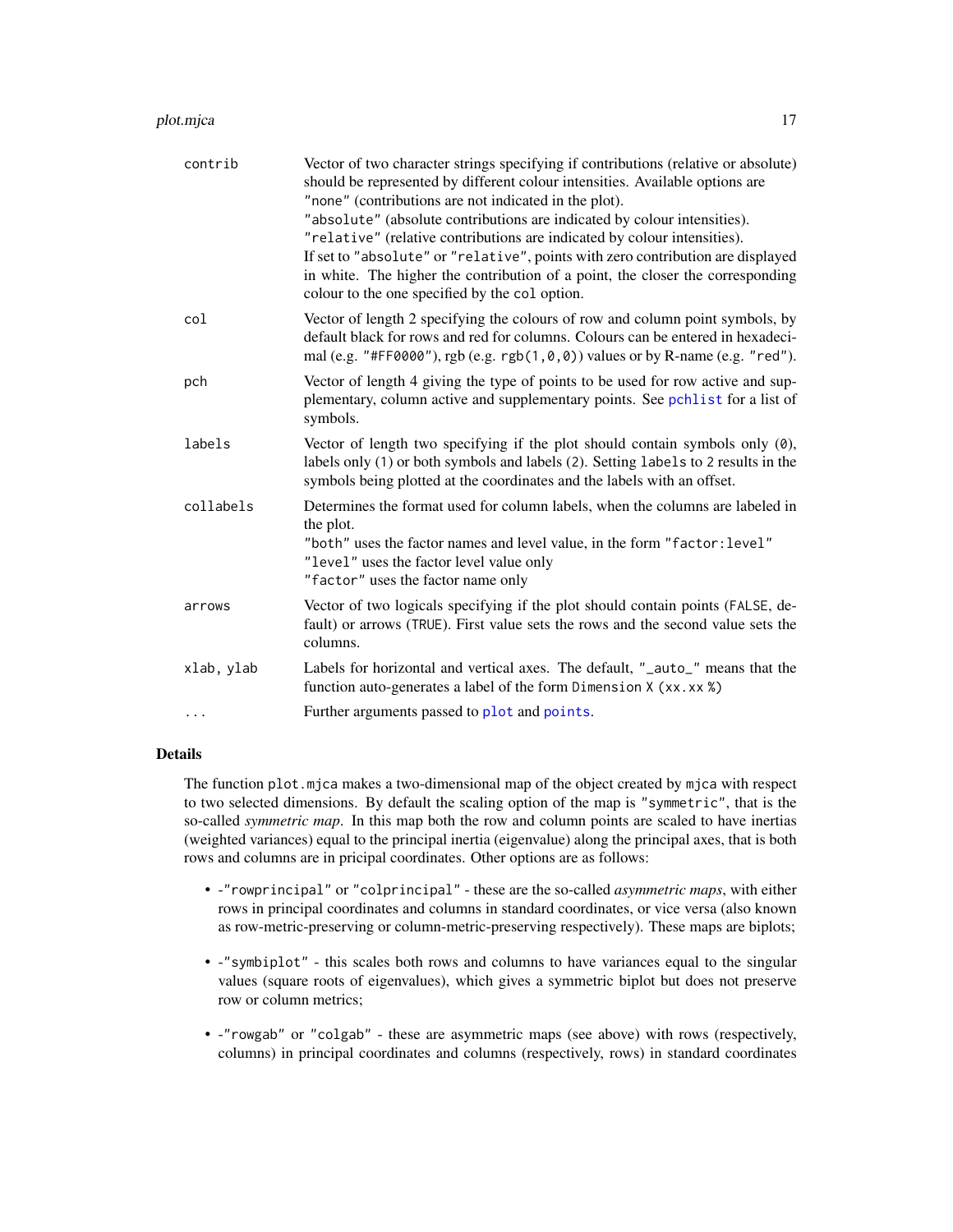<span id="page-17-0"></span>multiplied by the mass of the corresponding point. These are also biplots and were proposed by Gabriel & Odoroff (1990);

• -"rowgreen" or "colgreen" - these are similar to "rowgab" and "colgab" except that the points in standard coordinates are multiplied by the square root of the corresponding masses, giving reconstructions of the standardized residuals.

This function has options for sizing and shading the points. If the option mass is TRUE for a set of points, the size of the point symbol is proportional to the relative frequency (mass) of each point. If the option contrib is "absolute" or "relative" for a set of points, the colour intensity of the point symbol is proportional to the absolute contribution of the points to the planar display or, respectively, the quality of representation of the points in the display. To globally resize all the points (and text labels), use par("cex"=) before the plot.

#### Value

In addition to the side effect of producing the plot, the function invisibly returns the coordinates of the plotted points, a list of two components, with names rows and cols. These can be used to further annotate the plot using base R plotting functions.

#### References

Gabriel, K.R. and Odoroff, C. (1990). Biplots in biomedical research. *Statistics in Medicine*, 9, pp. 469-485.

Greenacre, M.J. (1993) *Correspondence Analysis in Practice*. London: Academic Press. Greenacre, M.J. (1993) Biplots in correspondence Analysis, *Journal of Applied Statistics*, 20, pp. 251 - 269.

# See Also

[mjca](#page-7-1), [summary.mjca](#page-23-1), [print.mjca](#page-20-1), [pchlist](#page-11-1)

#### Examples

```
data("wg93")
```

```
# A two-dimensional map with standard settings
plot(mjca(wg93[,1:4]))
```
<span id="page-17-1"></span>plot3d.ca *Plotting 3D maps in correspondence analysis*

# Description

Graphical display of correspondence analysis in three dimensions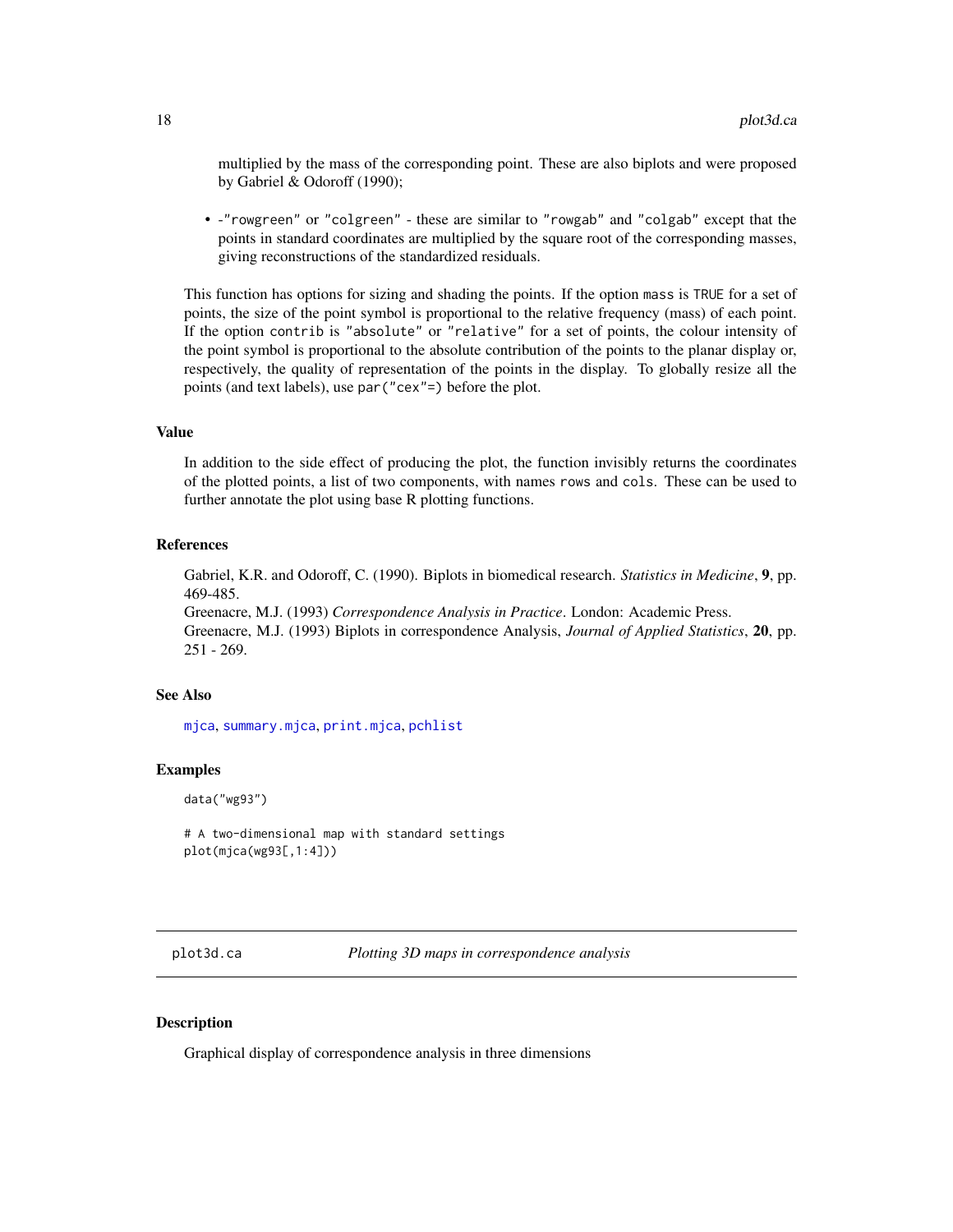#### <span id="page-18-0"></span>plot3d.ca 19

# Usage

```
## S3 method for class 'ca'
plot3d(x, dim = c(1, 2, 3), map = "symmetric", what = c("all", "all"),contrib = c("none", "none"), col = c("#6666FF", "#FF6666"),labcd = c("#0000FF", "#FF0000"), pch = c(16, 1, 18, 9),labels = c(2, 2), sf = 0.00001, arrows = c(FALSE, FALSE),axiscol = "#333333", axislcol = "#333333",
laboffset = list(x = 0, y = 0.075, z = 0.05), ...
```

| x       | Simple correspondence analysis object returned by ca                                                                                                                                                                                                                                                                                                                                                                                                                                                                                                                                                     |
|---------|----------------------------------------------------------------------------------------------------------------------------------------------------------------------------------------------------------------------------------------------------------------------------------------------------------------------------------------------------------------------------------------------------------------------------------------------------------------------------------------------------------------------------------------------------------------------------------------------------------|
| dim     | Numerical vector of length 2 indicating the dimensions to plot                                                                                                                                                                                                                                                                                                                                                                                                                                                                                                                                           |
| map     | Character string specifying the map type. Allowed options include<br>"symmetric" (default)<br>"rowprincipal"<br>"colprincipal"<br>"symbiplot"<br>"rowgab"<br>"colgab"<br>"rowgreen"<br>"colgreen"                                                                                                                                                                                                                                                                                                                                                                                                        |
| what    | Vector of two character strings specifying the contents of the plot. First entry<br>sets the rows and the second entry the columns. Allowed values are<br>"none" (no points are displayed)<br>"active" (only active points are displayed, default)<br>"supplementary" (only supplementary points are displayed)<br>"all" (all available points)<br>The status (active or supplementary) is set in ca.                                                                                                                                                                                                    |
| contrib | Vector of two character strings specifying if contributions (relative or absolute)<br>should be indicated by different colour intensities. Available options are<br>"none" (contributions are not indicated in the plot).<br>"absolute" (absolute contributions are indicated by colour intensities).<br>"relative" (relative conrributions are indicated by colour intensities).<br>If set to "absolute" or "relative", points with zero contribution are displayed<br>in white. The higher the contribution of a point, the closer the corresponding<br>colour to the one specified by the col option. |
| col     | Vector of length 2 specifying the colours of row and column profiles. Colours<br>can be entered in hexadecimal (e.g. "#FF0000"), rgb (e.g. rgb(1,0,0)) values<br>or by R-name (e.g. "red").                                                                                                                                                                                                                                                                                                                                                                                                              |
| labcol  | Vector of length 2 specifying the colours of row and column labels.                                                                                                                                                                                                                                                                                                                                                                                                                                                                                                                                      |
| pch     | Vector of length 2 giving the type of points to be used for rows and columns.                                                                                                                                                                                                                                                                                                                                                                                                                                                                                                                            |
| labels  | Vector of length two specifying if the plot should contain symbols only (0),<br>labels only (1) or both symbols and labels (2). Setting labels to 2 results in the<br>symbols being plotted at the coordinates and the labels with an offset.                                                                                                                                                                                                                                                                                                                                                            |
| sf      | A scaling factor for the volume of the 3d primitives.                                                                                                                                                                                                                                                                                                                                                                                                                                                                                                                                                    |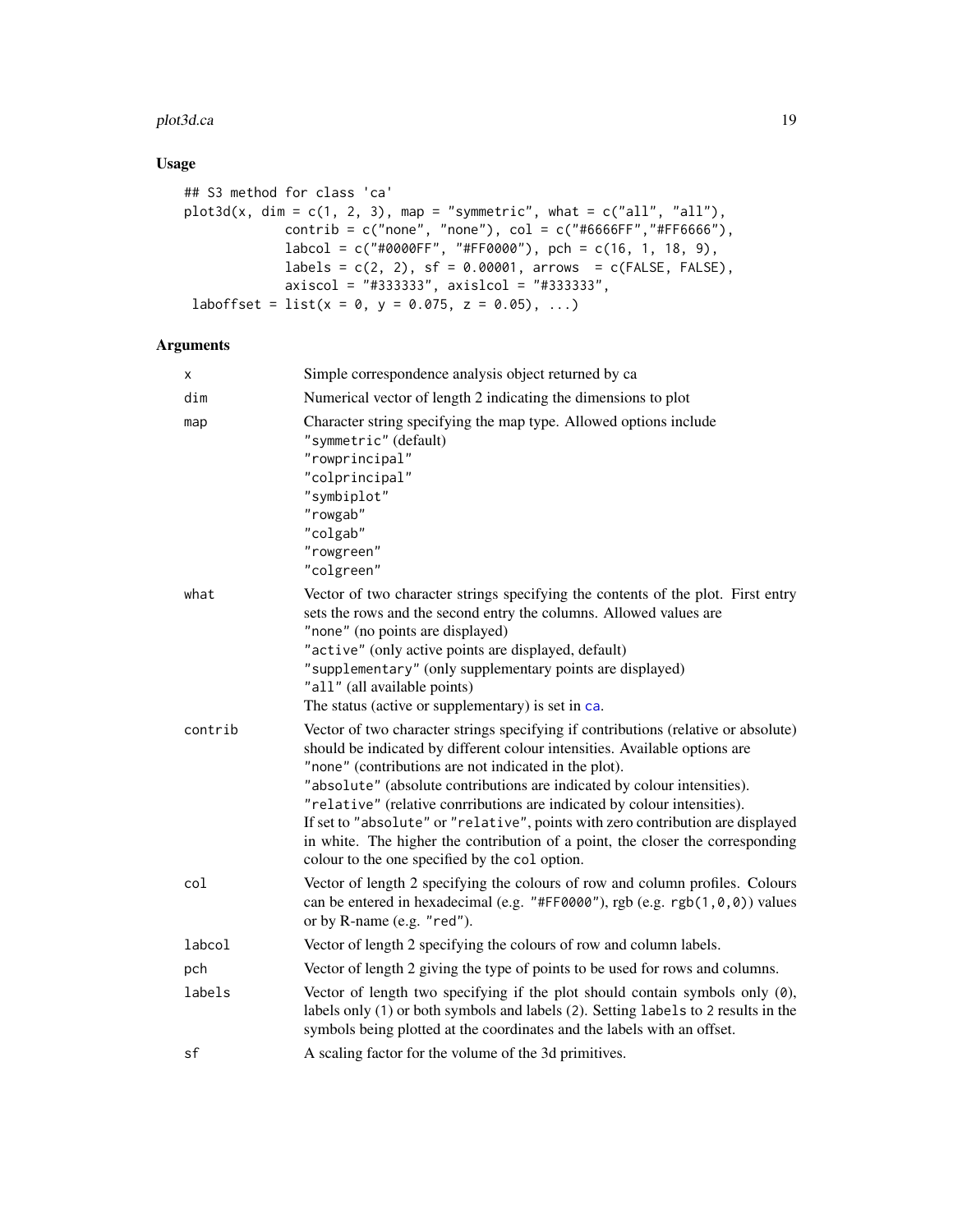<span id="page-19-0"></span>

| arrows    | Vector of two logicals specifying if the plot should contain points (FALSE, de-<br>fault) or arrows (TRUE). First value sets the rows and the second value sets the<br>columns. |
|-----------|---------------------------------------------------------------------------------------------------------------------------------------------------------------------------------|
| axiscol   | Colour of the axis line.                                                                                                                                                        |
| axislcol  | Colour of the axis labels.                                                                                                                                                      |
| laboffset | List with 3 slots specifying the label offset in $x$ , $y$ , and $z$ direction.                                                                                                 |
|           | Further arguments passed to the rgl functions.                                                                                                                                  |

# See Also

[ca](#page-1-1)

<span id="page-19-1"></span>

| print.ca | Printing ca objects |  |
|----------|---------------------|--|
|----------|---------------------|--|

#### Description

Printing method for correspondence analysis objects

#### Usage

## S3 method for class 'ca'  $print(x, \ldots)$ 

# Arguments

|   | Simple correspondence analysis object returned by ca |
|---|------------------------------------------------------|
| . | Further arguments are ignored                        |

# Details

The function print.ca gives the basic statistics of the ca object. First the eigenvalues (that is, principal inertias) and their percentages with respect to total inertia are printed. Then for the rows and columns respectively, the following are printed: the masses, chi-square distances of the points to the centroid (i.e., centroid of the active points), point inertias (for active points only) and principal coordinates on the first nd dimensions requested (default = 2 dimensions). The function [summary.ca](#page-22-1) gives more detailed results about the inertia contributions of each point on each principal axis. For supplementary points, masses and inertias are not applicable.

#### See Also

[ca](#page-1-1)

# Examples

```
data("smoke")
print(ca(smoke))
```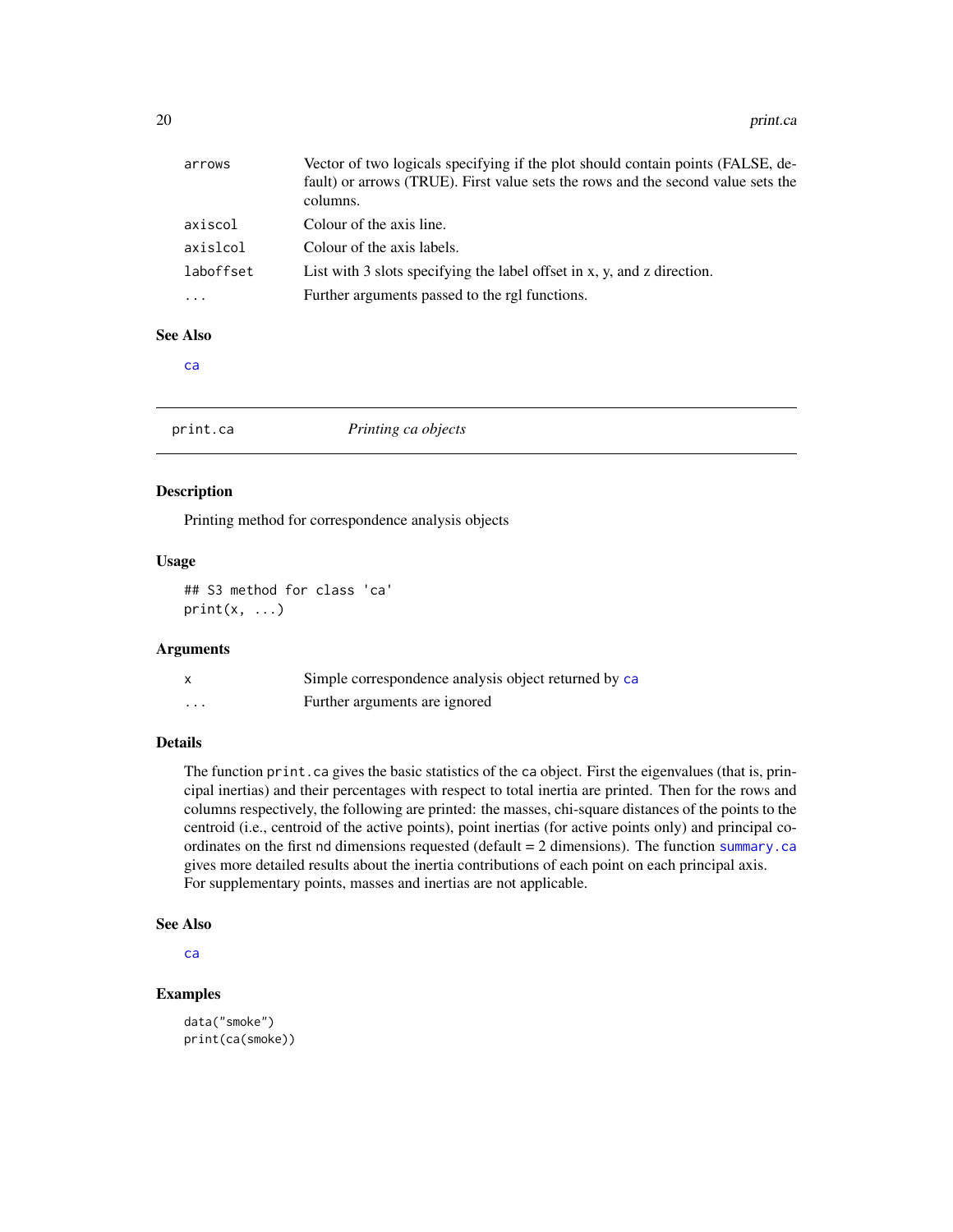<span id="page-20-1"></span><span id="page-20-0"></span>

Printing method for multiple and joint correspondence analysis objects

#### Usage

```
## S3 method for class 'mjca'
print(x, \ldots)
```
# Arguments

|                   | Multiple or joint correspondence analysis object returned by mjca |
|-------------------|-------------------------------------------------------------------|
| $\cdot\cdot\cdot$ | Further arguments are ignored                                     |

# Details

The function print.mjca gives the basic statistics of the mjca object. First the eigenvalues (that is, principal inertias) and their percentages with respect to total inertia are printed. Then for the rows and columns respectively, the following are printed: the masses, chi-square distances of the points to the centroid (i.e., centroid of the active points), point inertias (for active points only) and principal coordinates on the first nd dimensions requested (default = 2 dimensions). The function [summary.mjca](#page-23-1) gives more detailed results about the inertia contributions of each point on each principal axis.

For supplementary points, masses and inertias are not applicable.

#### See Also

[mjca](#page-7-1)

# Examples

```
data("wg93")
print(mjca(wg93[,1:4]))
# equivalent to:
mjca(wg93[,1:4])
```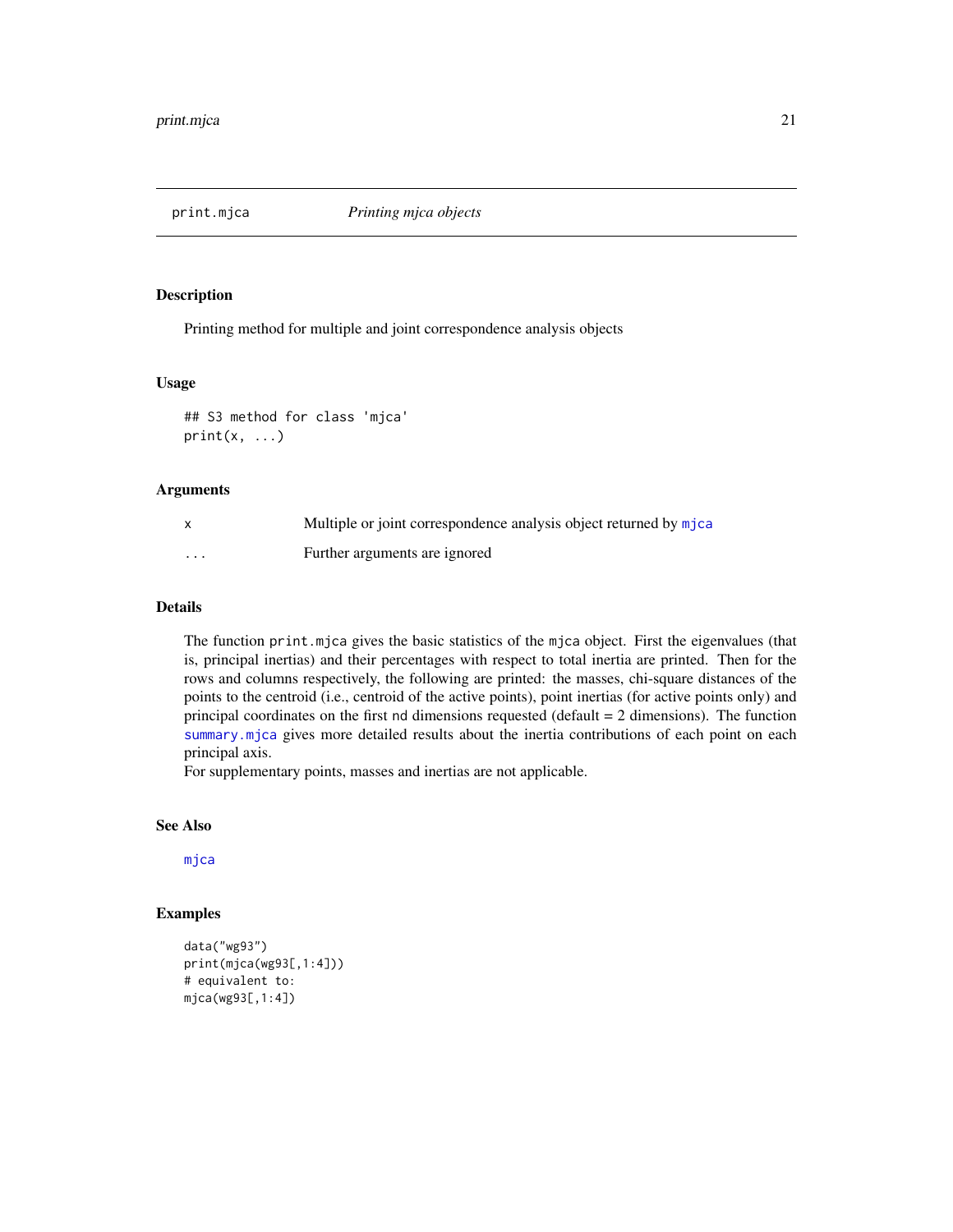<span id="page-21-0"></span>print.summary.ca *Printing summeries of ca objects*

# Description

Printing method for summaries of correspondence analysis objects

#### Usage

```
## S3 method for class 'summary.ca'
print(x, \ldots)
```
# Arguments

|   | Summary of a simple correspondence analysis object returned by summary. ca |
|---|----------------------------------------------------------------------------|
| . | Further arguments are ignored                                              |

# See Also

[ca](#page-1-1), [summary.ca](#page-22-1)

print.summary.mjca *Printing summeries of mjca objects*

# Description

Printing method for summaries of multiple and joint correspondence analysis objects

# Usage

```
## S3 method for class 'summary.mjca'
print(x, \ldots)
```
#### Arguments

|                   | summary of a multiple or joint correspondence analysis object returned by summary. mjca |
|-------------------|-----------------------------------------------------------------------------------------|
| $\cdot\cdot\cdot$ | Further arguments are ignored                                                           |

# See Also

[mjca](#page-7-1), [summary.mjca](#page-23-1)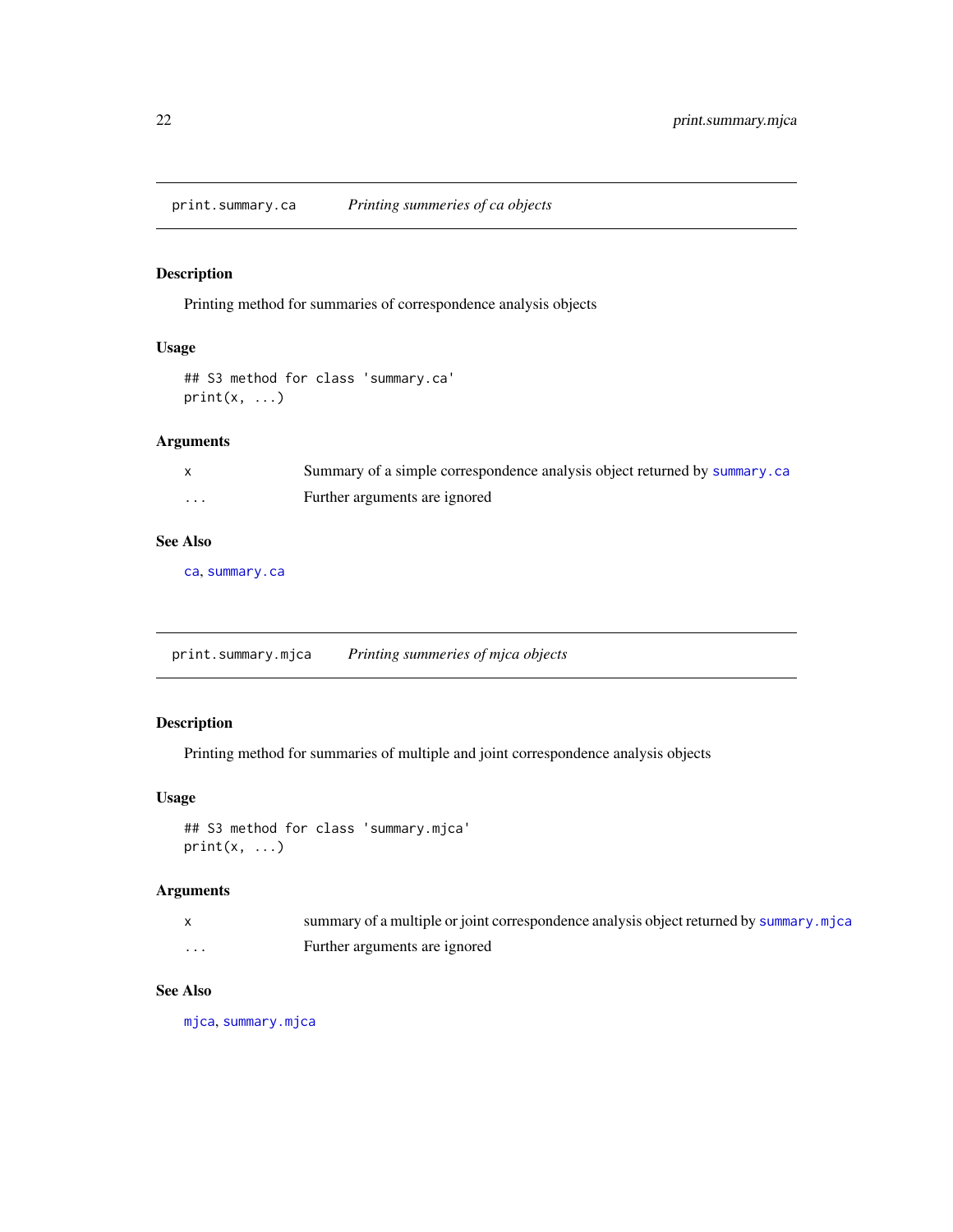<span id="page-22-0"></span>

Artificial dataset in Greenacre (1984)

#### Usage

data(smoke)

#### Format

Table containing 5 rows (staff group) and 4 columns (smoking categories), giving the frequencies of smoking categories in each staff group in a fictional organization.

#### References

Greenacre, M.J. (1984). *Theory and Applications of Correspondence Analysis*. London: Academic Press.

<span id="page-22-1"></span>summary.ca *Summarizing simple correspondence analysis*

# Description

Printed output summarizing the results of [ca](#page-1-1), including a scree-plot of the principal inertias and row and column contributions.

# Usage

```
## S3 method for class 'ca'
summary(object, scree = TRUE, rows=TRUE, columns=TRUE, ...)
```

| object  | Simple correspondence analysis object returned by ca.                     |
|---------|---------------------------------------------------------------------------|
| scree   | Logical flag specifying if a scree-plot should be included in the output. |
| rows    | Logical: should row contribution summaries be included?                   |
| columns | Logical: should column contribution summaries be included?                |
| .       | Further arguments (ignored)                                               |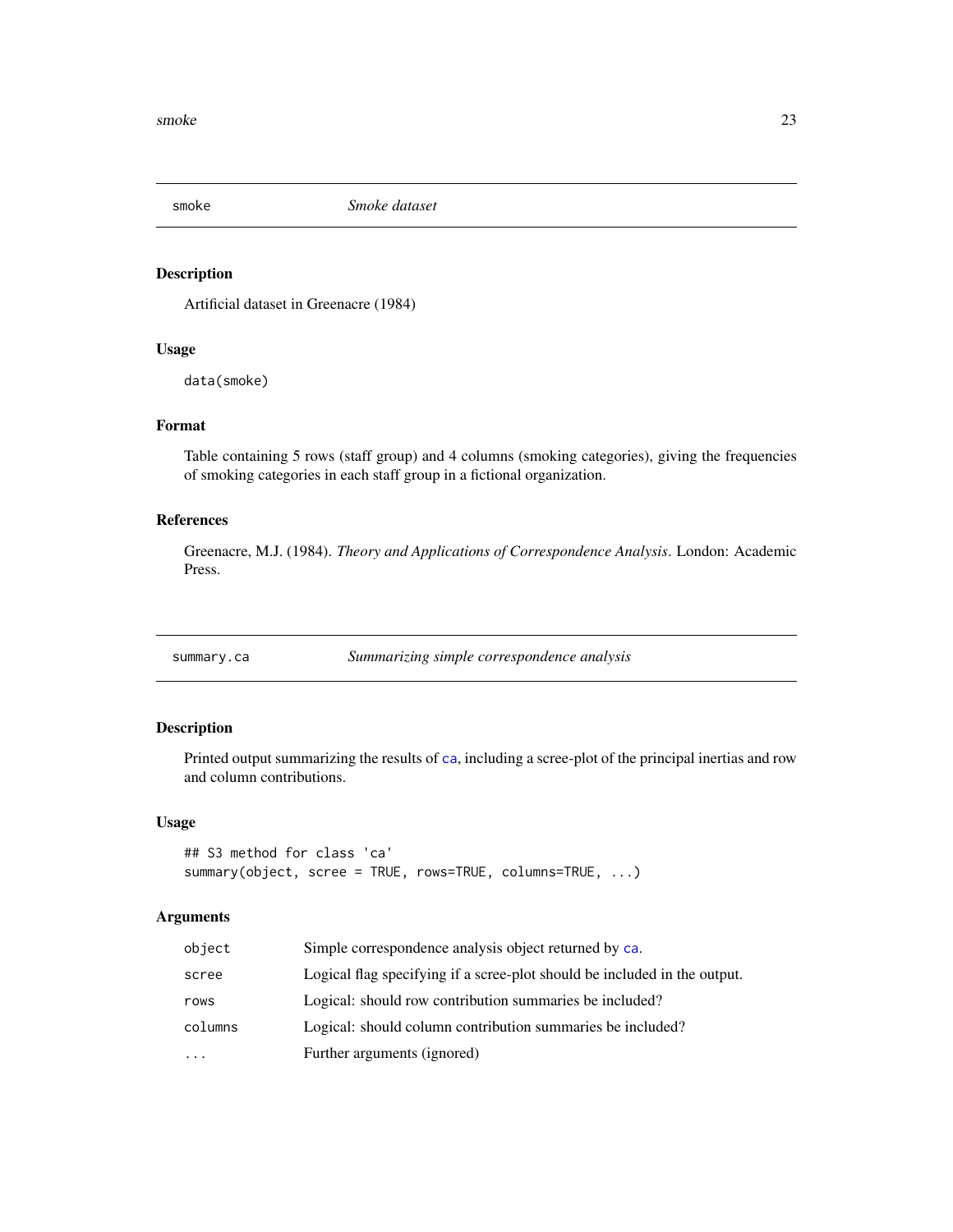# Details

The function summary.ca gives the detailed numerical results of the [ca](#page-1-1) function. All the eigenvalues (principal inertias) are listed, their percentages with respect to total inertia, and a bar chart (also known as a scree plot). Then for the set of rows and columns a table of results is given in a standard format, where quantities are either multiplied by 1000 or expressed in permills (thousandths): the mass of each point  $(x1000)$ , the quality of display in the solution subspace of nd dimensions, the inertia of the point (in permills of the total inertia), and then for each dimension of the solution the principal coordinate  $(x1000)$ , the (relative) contribution COR of the principal axis to the point inertia (x1000) and the (absolute) contribution CTR of the point to the inertia of the axis (in permills of the principal inertia).

For supplementary points, masses, inertias and absolute contributions (CTR) are not applicable, but the relative contributions (COR) are valid as well as their sum over the set of chosen nd dimensions (QLT).

#### Examples

data("smoke") summary(ca(smoke))

<span id="page-23-1"></span>

summary.mjca *Summarizing multiple and joint correspondence analysis*

#### Description

Textual output summarizing the results of [mjca](#page-7-1), including a scree-plot of the principal inertias and row and column contributions.

#### Usage

```
## S3 method for class 'mjca'
summary(object, scree = TRUE, rows = FALSE, columns = TRUE, ...)
```

| object    | Multiple or joint correspondence analysis object returned by mica.                                             |
|-----------|----------------------------------------------------------------------------------------------------------------|
| scree     | Logical flag specifying if a scree-plot should be included in the output.                                      |
| rows      | Logical specifying whether the results for the rows should be included in the<br>$output$ (default = FALSE).   |
| columns   | Logical specifying whether the results for the columns should be included in the<br>output (default $=$ TRUE). |
| $\ddotsc$ | Further arguments (ignored)                                                                                    |

<span id="page-23-0"></span>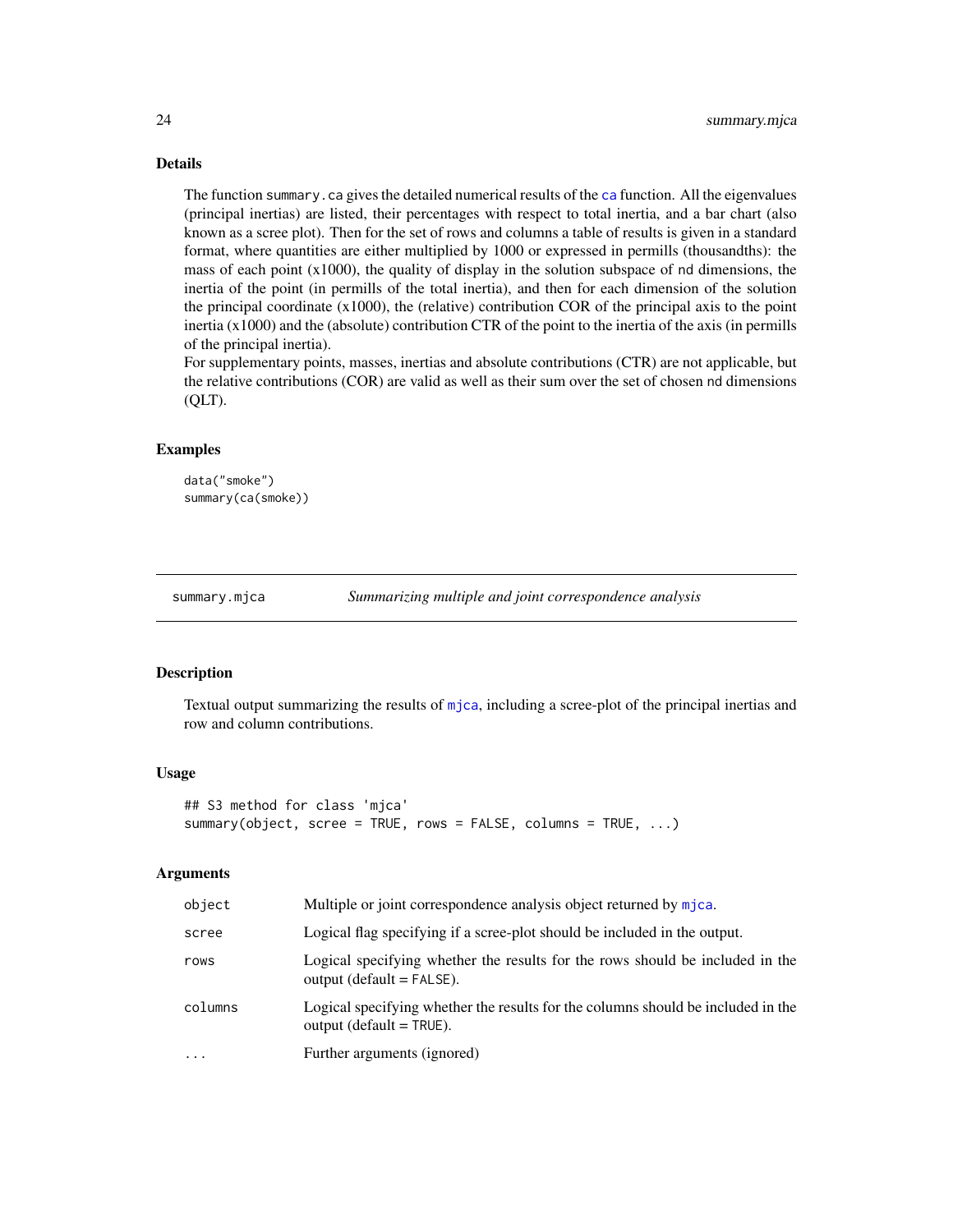#### <span id="page-24-0"></span> $wg93$  25

# Details

The function summary.mjca gives the detailed numerical results of the [mjca](#page-7-1) function. All the eigenvalues (principal inertias) are listed, their percentages with respect to total inertia, and a bar chart (also known as a scree plot). Then for the set of rows and columns a table of results is given in a standard format, where quantities are either multiplied by 1000 or expressed in permills (thousandths): the mass of each point  $(x1000)$ , the quality of display in the solution subspace of nd dimensions, the inertia of the point (in permills of the total inertia), and then for each dimension of the solution the principal coordinate  $(x1000)$ , the (relative) contribution COR of the principal axis to the point inertia (x1000) and the (absolute) contribution CTR of the point to the inertia of the axis (in permills of the principal inertia).

For supplementary points, masses, inertias and absolute contributions (CTR) are not applicable, but the relative contributions (COR) are valid as well as their sum over the set of chosen nd dimensions (QLT).

#### Examples

```
data("wg93")
summary(mjca(wg93[,1:4]))
```
wg93 *International Social Survey Program on Environment 1993 - western German sample*

#### Description

This data frame contains records of four questions on attitude towards science with responses on a five-point scale (1=agree strongly to 5=disagree strongly) and three demographic variables (sex, age and education).

#### Usage

data(wg93)

#### Format

Data frame (871x7).

#### Source

ISSP (1993). International Social Survey Program: Environment. <http://www.issp.org>